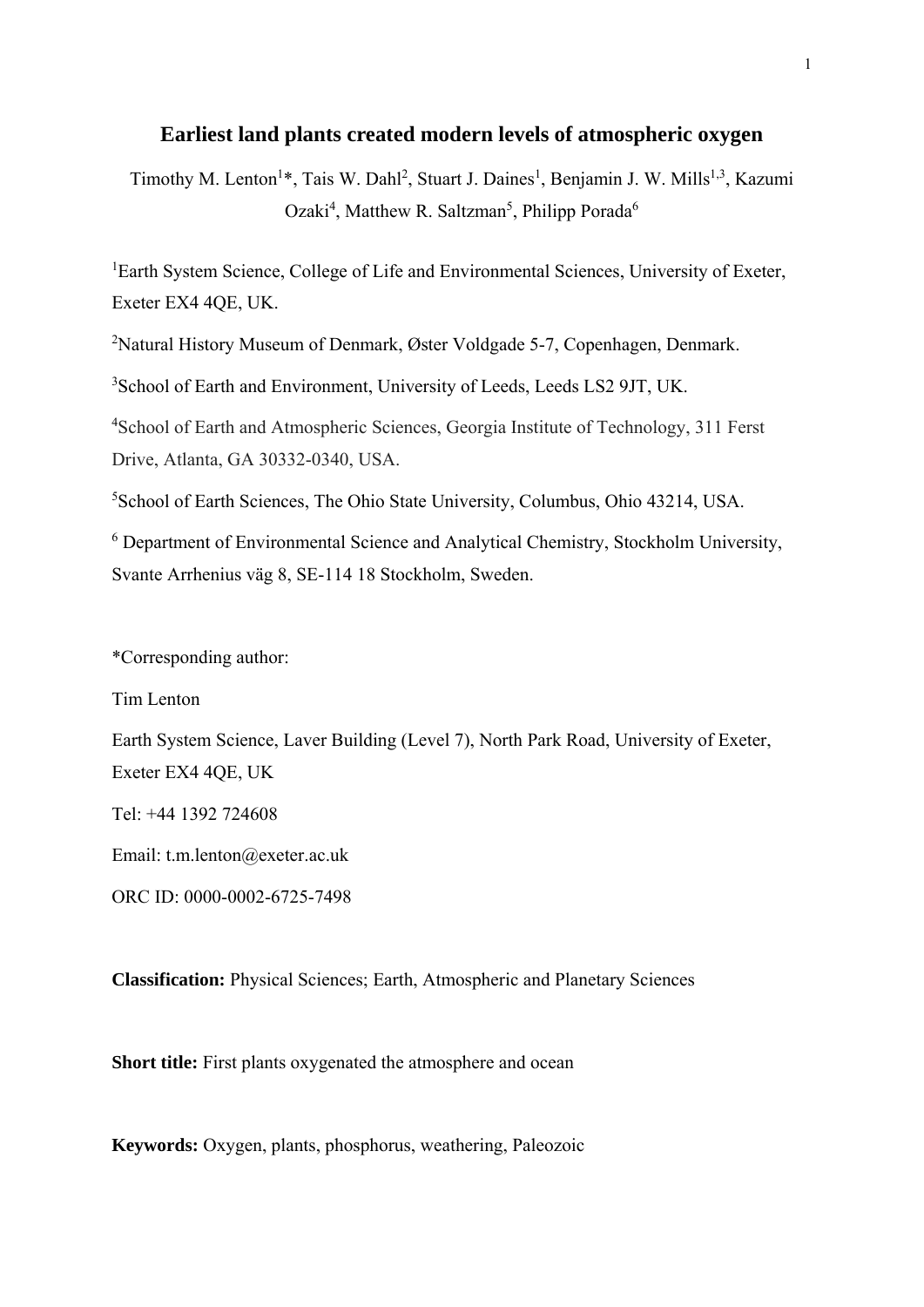# **Abstract**:

The progressive oxygenation of the Earth's atmosphere was pivotal to the evolution of life, but the puzzle of when and how atmospheric oxygen  $(O_2)$  first approached modern levels  $(\sim 21\%)$  remains unresolved. Redox proxy data indicate the deep oceans were oxygenated during 435-392 Ma, and the appearance of fossil charcoal indicates  $O_2 > 15-17\%$  by 420-400 Ma. However, existing models have failed to predict oxygenation at this time. Here we show that the earliest plants, which colonized the land surface from ~470 Ma onwards, were responsible for this mid-Paleozoic oxygenation event, through greatly increasing global organic carbon burial – the net long-term source of  $O_2$ . We use a trait-based ecophysiological model to predict that cryptogamic vegetation cover could have achieved  $\sim$ 30% of today's global terrestrial net primary productivity by ~445 Ma. Data from modern bryophytes suggests this plentiful early plant material had a much higher molar C:P ratio  $(\sim 2000)$  than marine biomass  $(\sim 100)$ , such that a given weathering flux of phosphorus could support more organic carbon burial. Furthermore, recent experiments suggest that early plants selectively increased the flux of phosphorus (relative to alkalinity) weathered from rocks. Combining these effects in a model of long-term biogeochemical cycling, we reproduce a sustained +2‰ increase in the carbonate carbon isotope ( $\delta^{13}$ C) record by ~445 Ma, and predict a corresponding rise in  $O_2$  to present levels by 420-400 Ma, consistent with geochemical data. This oxygen rise represents a permanent shift in regulatory regime to one where firemediated negative feedbacks on organic carbon burial stabilise high  $O<sub>2</sub>$  levels.

#### **Significance statement:**

The rise of atmospheric oxygen over Earth history has received much recent interdisciplinary attention. However, the puzzle of when and how atmospheric oxygen reached modern levels remains unresolved. Many recent studies have argued for a major oxygenation event – of uncertain cause – in the Neoproterozoic Era >541 million years ago (Ma), enabling the rise of animals. Previous modelling work has predicted a late Paleozoic oxygen rise (<380 Ma) due to the rise of forests. Here we show that neither scenario is correct. Instead the earliest plants, which colonized the land from 470 Ma onwards, first increased atmospheric oxygen to present levels by 400 Ma. This instigated fire-mediated feedbacks that have stabilised high oxygen levels ever since, shaping subsequent evolution.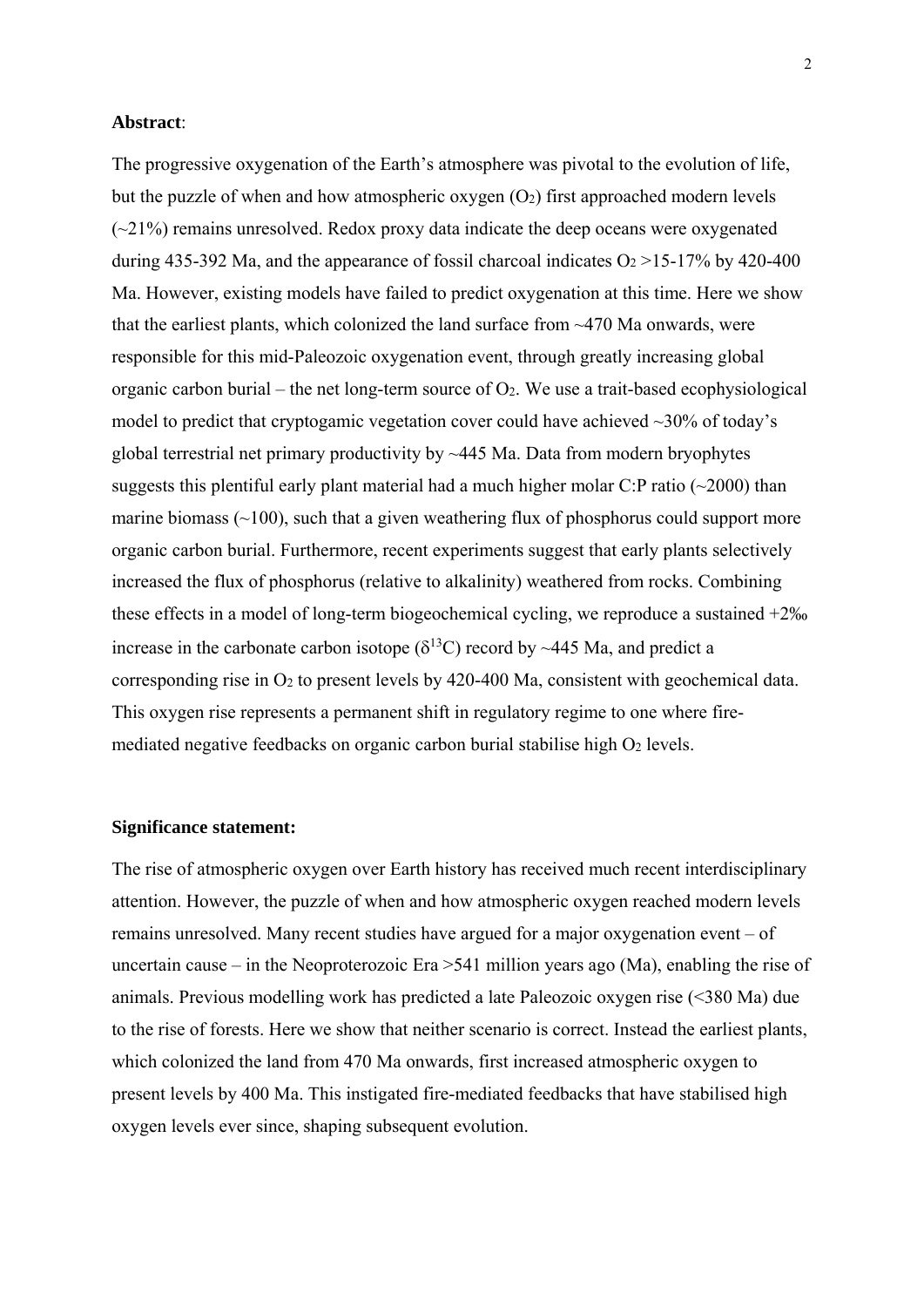\body

## **Introduction**

After the well-defined 'Great Oxidation Event' 2.45-2.32 Ga, the trajectory of atmospheric oxygen is deeply uncertain  $(1, 2)$ . Many recent studies, reviewed in  $(3-5)$ , have argued for a Neoproterozoic oxygenation event  $($ >550 Ma $)$  – of uncertain cause – and have linked it to the rise of animals, but this has been questioned given a lack of change in iron-speciation ocean redox proxy data (6). Some models predict  $pQ_2 \sim 1$  PAL (present atmospheric level) already in the early Paleozoic (7, 8), but this is at odds with data for widespread ocean anoxia (6, 9). The 'COPSE' model we adapt here (10) predicts early Paleozoic  $pO<sub>2</sub> \sim 0.2 - 0.5$  PAL consistent with redox proxy data, but like the other models (7, 8) it does not predict a rise in oxygen until the advent of forests starting  $\sim$ 385 Ma, and continuing until  $\sim$ 300 Ma. This is too late to explain marked changes in geochemical data that occur before ~390 Ma (figure 1). The first appearance of fossil charcoal in the late Silurian (11) and its ongoing occurrence through the Devonian (12) (table S1), albeit rare and at low concentrations, indicates  $O_2 > 15$ -17% (by volume) of the atmosphere (13) (or  $O_2$  >  $\sim$  0.7 PAL assuming a constant N<sub>2</sub> reservoir) already by  $\sim$ 420-400 Ma. (Under ideal conditions of ultra-dry fuel and forced airflow, smoldering fires may be sustained at  $O<sub>2</sub>$  > 10%, but this is not believed to be possible under natural conditions (14)). The molybdenum isotope record (9) indicates a fundamental shift in the redox state of the deep ocean from widespread anoxia to widespread oxygenation sometime during 435-392 Ma (between the early Silurian and the mid-Devonian). This ocean oxygenation is also supported by a Silurian increase in the C/S ratio of shales (15), and a shift in iron-speciation data sometime during 435-387 Ma (6).

The persistent oxygenation of the ocean and appearance of charcoal can be explained by a rise in atmospheric oxygen occurring by ~400 Ma. This could be due to a persistent increase in oxygen source – considered here – or a decrease in oxygen sink (16), leading to a reorganization of the Earth's surface redox balance at a higher steady-state level for atmospheric  $O_2$ . The major long-term source of oxygen to the atmosphere is the burial of organic carbon in sedimentary rocks (which represents the net flux of photosynthesis minus various pathways of respiration and oxidation). Increases in global organic carbon burial are recorded as positive shifts in the isotopic composition of carbonate rocks  $(\delta^{13}C)$ . Consistent with a rise in oxygen, the carbon isotope record (17) (figure 1) indicates a fundamental shift in baseline from ≤0‰ prior to the Late Ordovician to ~2‰ from ~445 Ma onwards. Whilst there are many subsequent  $\delta^{13}C$  fluctuations, including drops back to 0‰, e.g. at ~400 Ma,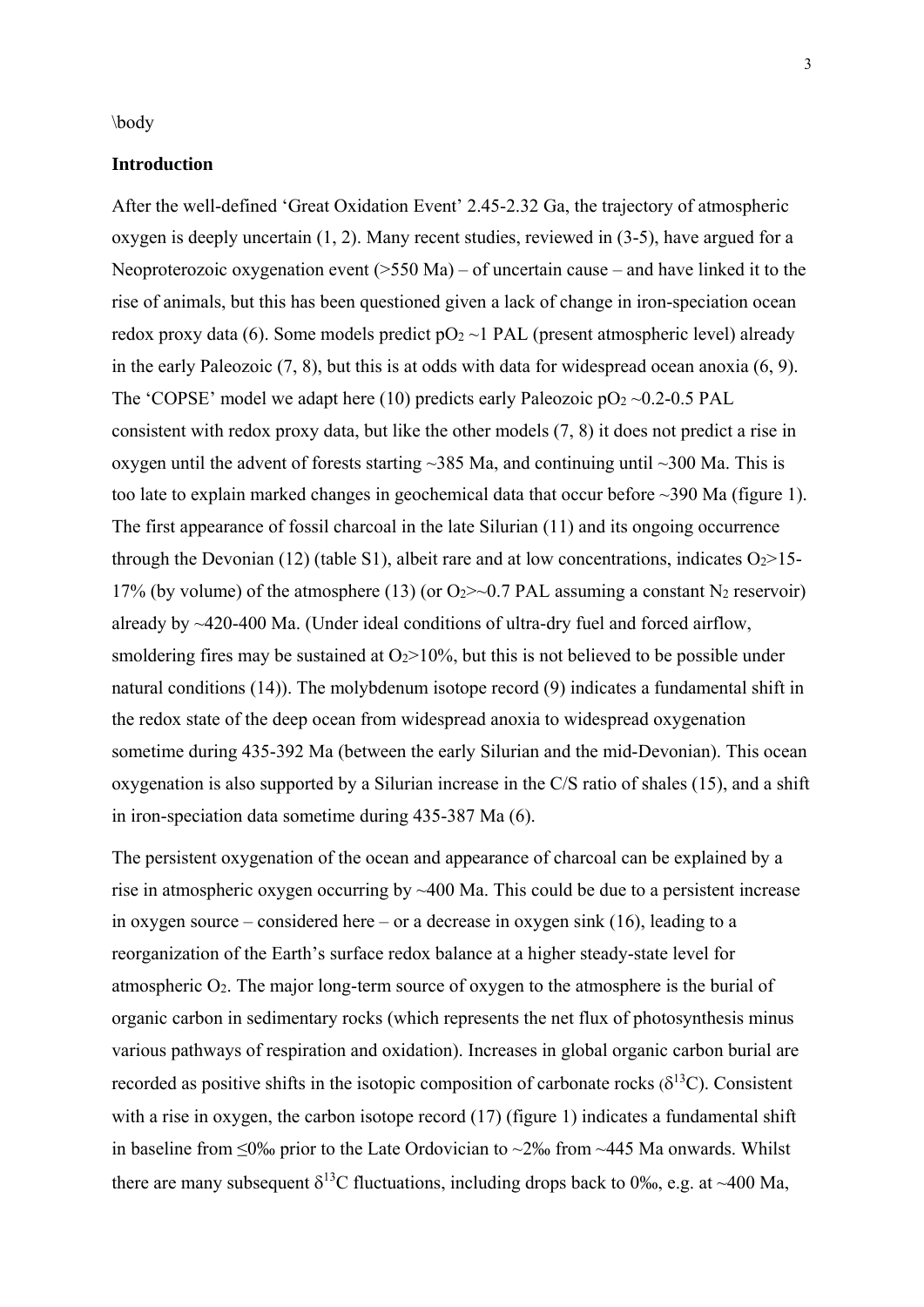the long-term mean  $\delta^{13}$ C remains ~2‰ throughout the rest of the Paleozoic, the Mesozoic, and the early Cenozoic (17), indicating a sustained increase in global organic carbon burial. Such a permanent shift requires a unidirectional driver that kicked-in during the mid-Paleozoic. The evolution of land plants is the obvious candidate, with the first non-vascular plants (ancestors of extant mosses, liverworts and hornworts) colonizing the land in the Mid-Late Ordovician (~470-445 Ma), followed by the first vascular plants in the Silurian (~445-420 Ma) and early Devonian (~420-390 Ma) (figure 1) (18, 19).

Here we hypothesize that the evolution of these earliest land plants permanently increased organic carbon burial causing atmospheric oxygen to approach modern levels by ~400 Ma, and creating a new dynamically stable steady state for the oxygen cycle (where the major long-term  $O_2$  sink from oxidative weathering of ancient organic carbon increased to counterbalance the increased  $O_2$  source). In simple terms, on long timescales, the global organic carbon burial flux is determined by the supply flux of the ultimate limiting nutrient phosphorus from weathering and the (molar) ratio of carbon-to-phosphorus in material that is buried:

# P weathering flux  $\times$  C<sub>organic</sub>/P<sub>total</sub> burial ratio = C<sub>organic</sub> burial flux

Land plants typically have a much higher molar  $C/P$  ratio ( $\sim$ 1000) than marine organic matter  $(\sim 100)$  due to carbon-rich but phosphorus-poor structural compounds such as sporopollenin, lignin and, in their fungal mycorrhizal symbionts, chitin. Therefore they can support an increased organic carbon burial flux for the same P weathering flux. The P weathering flux is partly tied to bulk silicate weathering, e.g. due to the dissolution of apatite inclusions in silicate rocks, and the silicate weathering flux of alkalinity is in turn set by negative feedback in the long-term carbon cycle, so is ultimately controlled by the degassing input of  $CO<sub>2</sub>$  on timescales  $\geq$ 1 Myr (7, 10). However, plants and their associated mycorrhizal fungi can increase phosphorus weathering (20-22), and this could be sustained on longer timescales if they preferentially weather phosphorus relative to alkalinity.

In existing models, the evolution of trees starting  $\sim$ 385 Ma is assumed to have led to the burial of high C/P organic material in coal swamps (7, 8, 10), potentially augmented by increased phosphorus weathering rates (10). The Carboniferous-Permian peak in coal production has often been attributed to the evolution of lignin synthesis and a lag before the evolution of fungal degradation of lignin (23), but recent work has questioned this (24). Earlier plants possessed lignified 'woody' tissue (25), with precursor structures existing in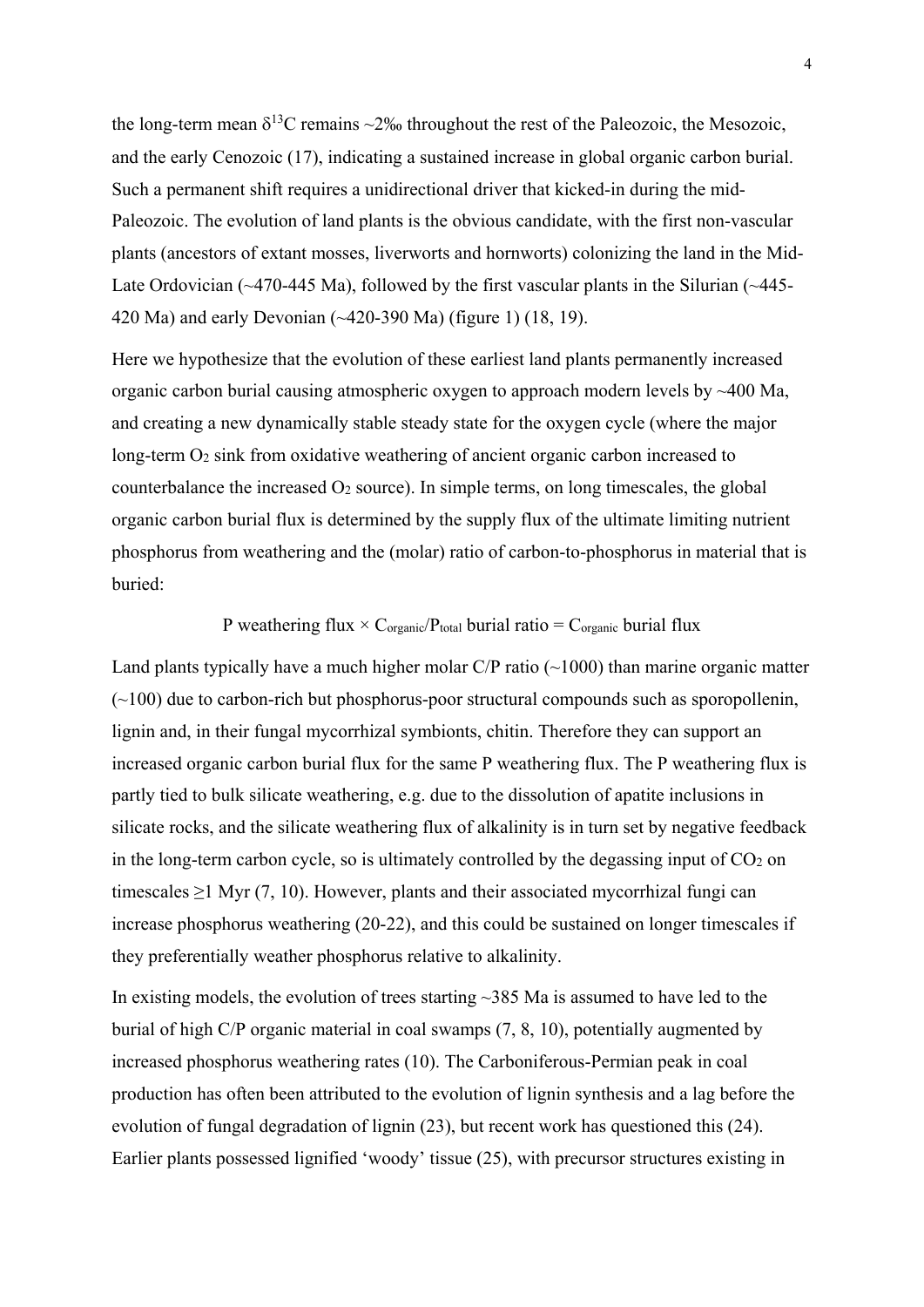marine algae before the transition to land (26), and lignin-degrading fungi potentially present before the Carboniferous (24). Carboniferous coals are not dominated by lignin, instead their accumulation was controlled by a combination of climate and tectonics supporting the creation and sedimentary preservation of peat bogs (24, 27). Given that earlier plants developed peatlands (28), and had rock weathering capabilities (20, 21), they could also have affected the global carbon cycle (18, 20).

# **Results and discussion**

To test our hypothesis we revised the COPSE biogeochemical model (10) to better capture the early rise of plants and examine under what conditions it could explain the geochemical data (persistent rise to  $\delta^{13}C \sim 2\%$  and the appearance of charcoal). The original baseline model (10) predicts early Paleozoic  $O_2 \sim 0.23$  PAL at a reference time of 445 Ma, supported by an organic carbon burial flux of  $-4x10^{12}$  mol yr<sup>-1</sup> (about half the present day value) with  $\delta^{13}C = 0.03\%$ . In this stable state, oxidative weathering of ancient organic carbon is correspondingly reduced and its sensitivity to changes in  $O<sub>2</sub>$  provides a key negative feedback stabilizing O2. Key assumptions going into altering the forcing of the model are the global extent and associated productivity of early plants, the C/P ratio of plant material that was buried, and their effect (if any) on phosphorus weathering. To help parameterize these factors we drew on a mixture of experiments, existing data, and more detailed spatial modelling.

We used a trait-based spatial model of cryptogamic vegetation (i.e. bryophyte and lichen) cover (29, 30) driven by Late Ordovician climate simulations (31) at different atmospheric CO2 levels to predict the potential global net primary productivity (NPP) of the early plant biosphere (32). At atmospheric  $CO_2 = 8$  PAL, consistent with Late Ordovician glaciations (20), predicted global NPP is ~19 GtC yr<sup>-1</sup> (figure 2), ~30% of today. Predicted NPP is sensitive to variations in  $CO<sub>2</sub>$  and climate (figure S1), ice sheet cover (figure S2), and  $O<sub>2</sub>$ (table S2), but is consistently higher than the 4.3 GtC yr<sup>-1</sup> (7% of today) estimated elsewhere (33). In the original COPSE model (10), predicted NPP only reaches ~5% of today's value in the Late Ordovician and Silurian, but when we assume a stronger late Ordovician phase of land colonization by non-vascular plants (following (20), see SI), then COPSE predicts global NPP 30-40% of today (figure 3a), consistent with the detailed spatial model. In COPSE, this advent of early land plants alone, with no assumed effect on weathering fluxes, and assumed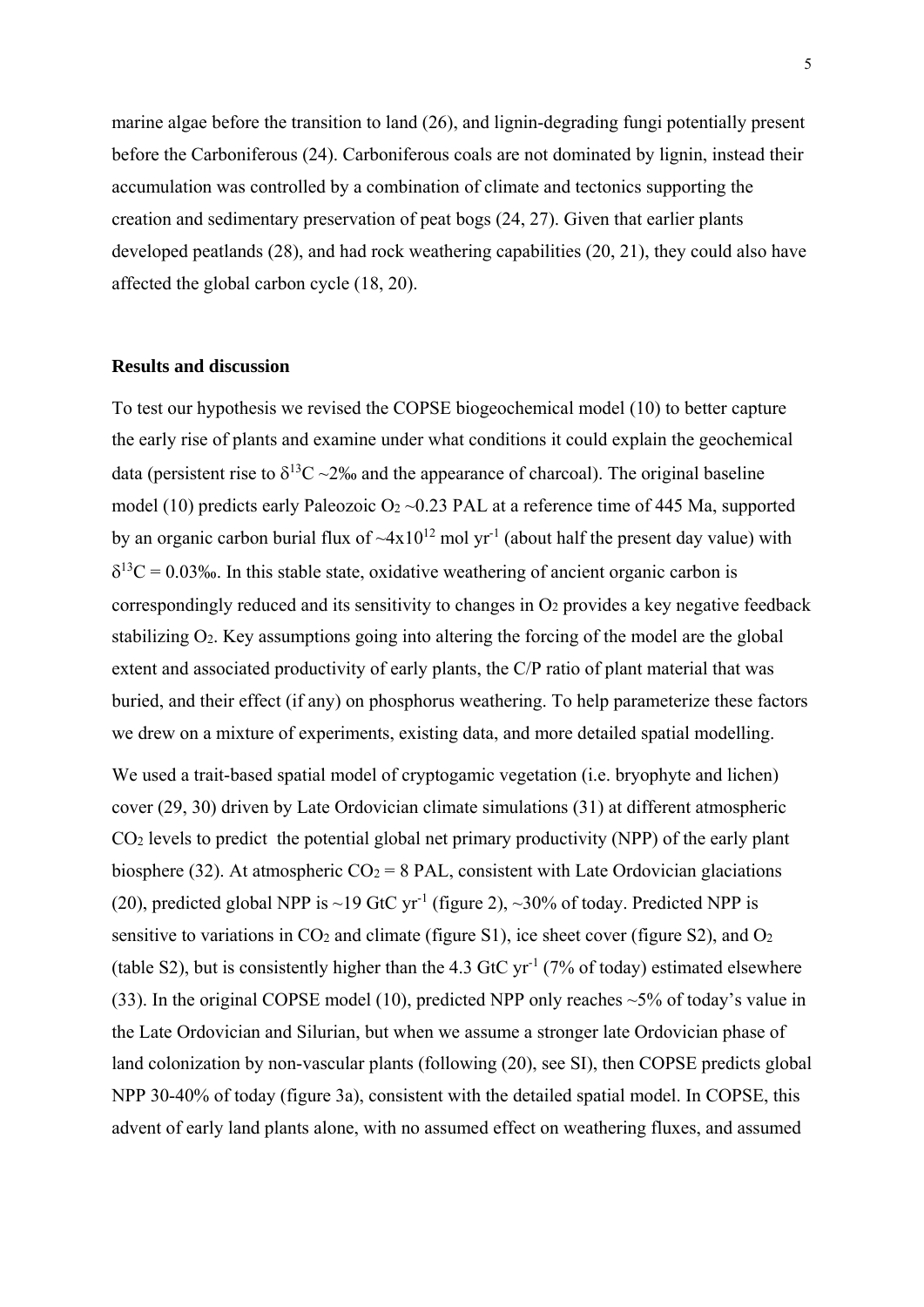C/P=1000, increases total organic carbon burial by ~25%,  $\delta^{13}$ C by 0.5‰, and atmospheric O<sub>2</sub> by 0.11 PAL (figure 3, blue).

We undertook a literature review of molar C/P ratios in extant bryophytes (table S3) to test whether  $C/P=1000$  is a reasonable assumption for early plants. This gives a range of  $C/P = 800-4300$  with a mean of  $C/P \sim 1900$ . Furthermore, early Devonian coaly shales indicate extensive peatlands 410-400 Ma and have C/N of 44-119 (28), comparable to that in modern peatlands where N/P and C/P ratios tend to increase with depth to C/P >3000 (34). Taken together these data suggest that assuming C/P=1000 for early plants is conservative. If instead we assume that buried early plant matter had C/P=2000, then given their productivity, even with no effect on weathering fluxes, this increases global organic carbon burial by ~50%,  $\delta^{13}$ C by 1.1‰ and atmospheric O<sub>2</sub> by 0.27 PAL (figure 3, cyan).

Early plants could also have had a significant effect on weathering fluxes (20), as they and their fungal mycorrhizal symbionts evolved means of accessing rock-bound nutrients, notably phosphorus. Experimental work (20) has shown that a modern non-vascular plant, the moss *Physcomitrella patens* amplifies the weathering of Ca ions 1.4-3.6 fold and Mg ions 1.5-5.4 fold from silicate rocks (granite-andesite), and amplifies the weathering of phosphorus from granite ~24(15-43) fold (see Materials and Methods). Subsequent experiments (21) with the modern liverwort *Marchantia paleacea* found a 2.5-7 fold amplification of Ca weathering and a 9-13 fold amplification of P weathering from basalt. Both studies thus indicate preferential weathering of P relative to Ca and Mg (and corresponding alkalinity). The presence of these rock weathering capabilities in two early-diverging lineages (mosses and liverworts) suggests it is an ancestral trait. It has been argued (21, 33) that such large measured local effects would not have scaled up to significant global effects, because of low global NPP (33) and a limited depth of influence in the soil (21). However, we estimate much higher global NPP (figure 2) and weathering potential (32). We also note that extensive shallow water phosphate deposits in the Late Ordovician (35) indicate a marked increase in phosphorus input to the ocean (20).

If we include in COPSE an effect of early plants on silicate weathering following (20), assuming C/P=1000, this increases organic carbon burial by ~35%,  $\delta^{13}$ C by 0.7‰, and O2 by 0.18 PAL (figure 3, magenta). The effect on  $O_2$  is constrained because atmospheric  $CO_2$  and temperature are reduced (20) such that the silicate weathering flux (and associated phosphorus flux) continues to match the degassing flux of  $CO<sub>2</sub>$  (figure S3). However,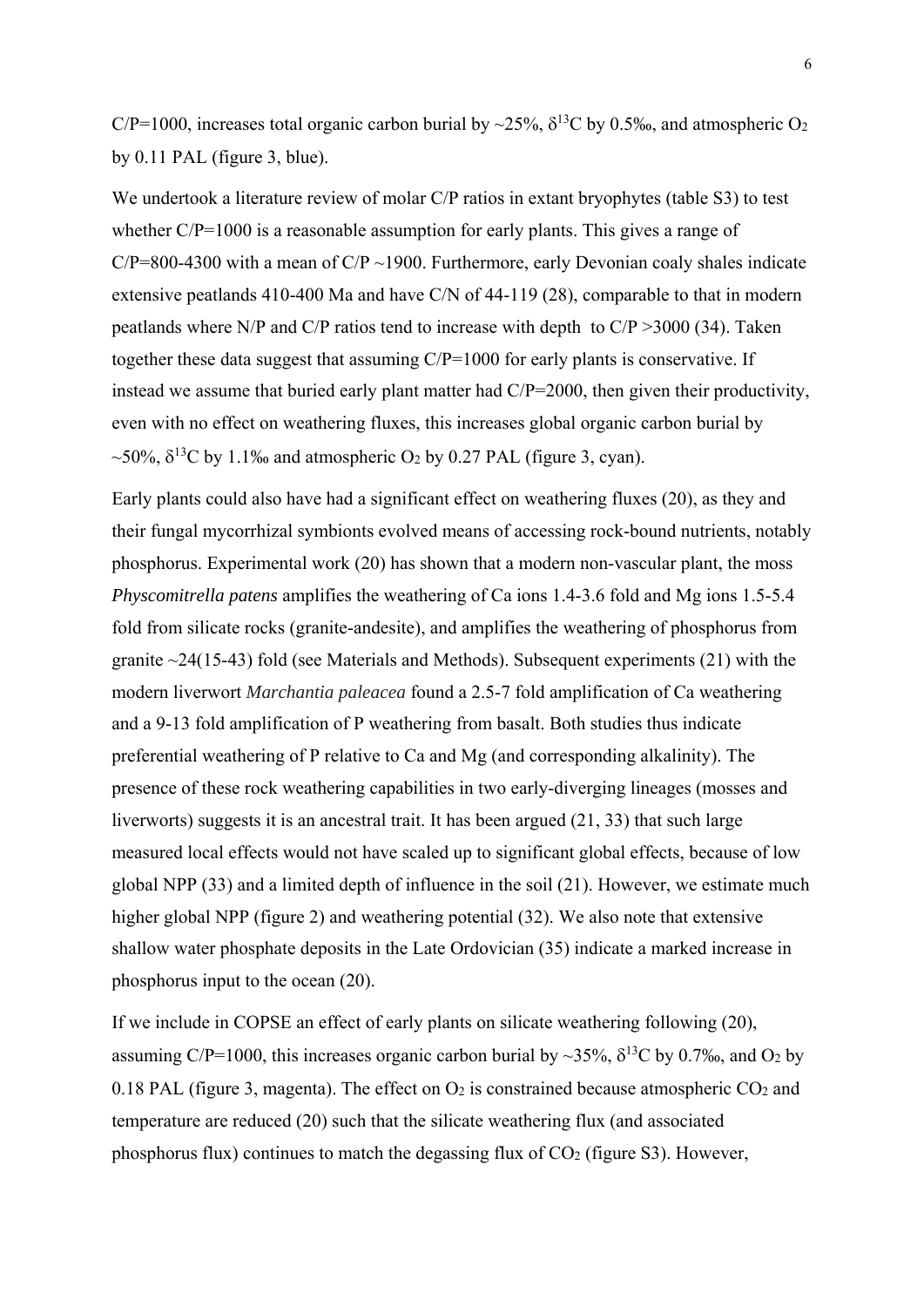increases in carbonate weathering (enhanced by plants) and oxidative weathering (due to the rise in  $O_2$ ) increase the overall phosphorus weathering flux, roughly doubling the  $O_2$  rise due to terrestrial production of high C/P material alone. Assuming that buried early plant matter had a higher C/P=2000 causes larger increases in total organic carbon burial ~60%,  $\delta^{13}$ C +1.2‰, and atmospheric  $O_2$  +0.35 PAL (figure 3, green).

However, to reproduce the observed  $\delta^{13}C + 2\%$  excursion requires the inclusion of some selective weathering of phosphorus by early plants. Assuming that early plants caused a sustained 50% increase in phosphorus weathering relative to bulk rock dissolution, with C/P=1000, increases total organic carbon burial by ~95%,  $\delta^{13}$ C by 2.2‰ and O<sub>2</sub> by 0.74 PAL (to 0.97 PAL at 417 Ma) (figure 3, yellow). Assuming a sustained 25% increase in phosphorus weathering relative to bulk rock and C/P=2000, increases organic carbon burial by ~90%,  $\delta^{13}$ C by 2.1‰ and O<sub>2</sub> by 0.67 PAL (figure 3, red). Alternatively, a series of P weathering spikes designed to reproduce the observed sequence of positive  $\delta^{13}C$  excursions (figure 1), combined with C/P=2000, produces a series of spikes in organic carbon burial and a peak increase of  $O_2$  of 0.72 PAL at 407 Ma (figure 3, black). We hypothesize that these assumed weathering spikes could reflect phases of plant colonization (20, 36) followed by the establishment of phosphorus recycling ecosystems (20). However, direct evidence linking a phase of land colonization to enhanced weathering and a positive  $\delta^{13}$ C excursion has only thus far been established for the Silurian-Devonian boundary excursion (36). Therefore alternative hypotheses for short-lived positive  $\delta^{13}$ C excursions should also be considered.

Regarding the simulated long-term ~2‰ rise in  $\delta^{13}$ C this is smaller than would be expected from standard application of the simplified formula:  $\delta^{13}C(\text{ocean}) = \delta^{13}C(\text{river}) + f_{\text{org}} \cdot \varepsilon$ , where  $f_{\text{org}}$  is the fraction of carbon buried as organic matter,  $\varepsilon$  is the fractionation between carbonates and organic matter, and both  $\varepsilon$  and  $\delta^{13}C$ (river) are usually assumed to be constant. In our COPSE simulations there is a fully interactive isotope mass balance and these terms are not constant. The approximate doubling of organic carbon burial (with roughly constant carbonate burial) represents an increase from  $f_{org} = 0.18$  to  $f_{org} = 0.31$ . However, the increase in burial of isotopically-light organic carbon is counteracted by an increase in the oxidative weathering of isotopically-light organic carbon, which lowers the  $\delta^{13}C$  of riverine input to the ocean from ca. -5‰ to ca. -7.5‰. This in turn is partially counteracted by an increase in fractionation between carbonates and organic matter from  $\epsilon \sim 27\%$  to  $\epsilon \sim 30\%$ , due to increasing  $O_2$  (somewhat counteracted by declining  $CO_2$ ).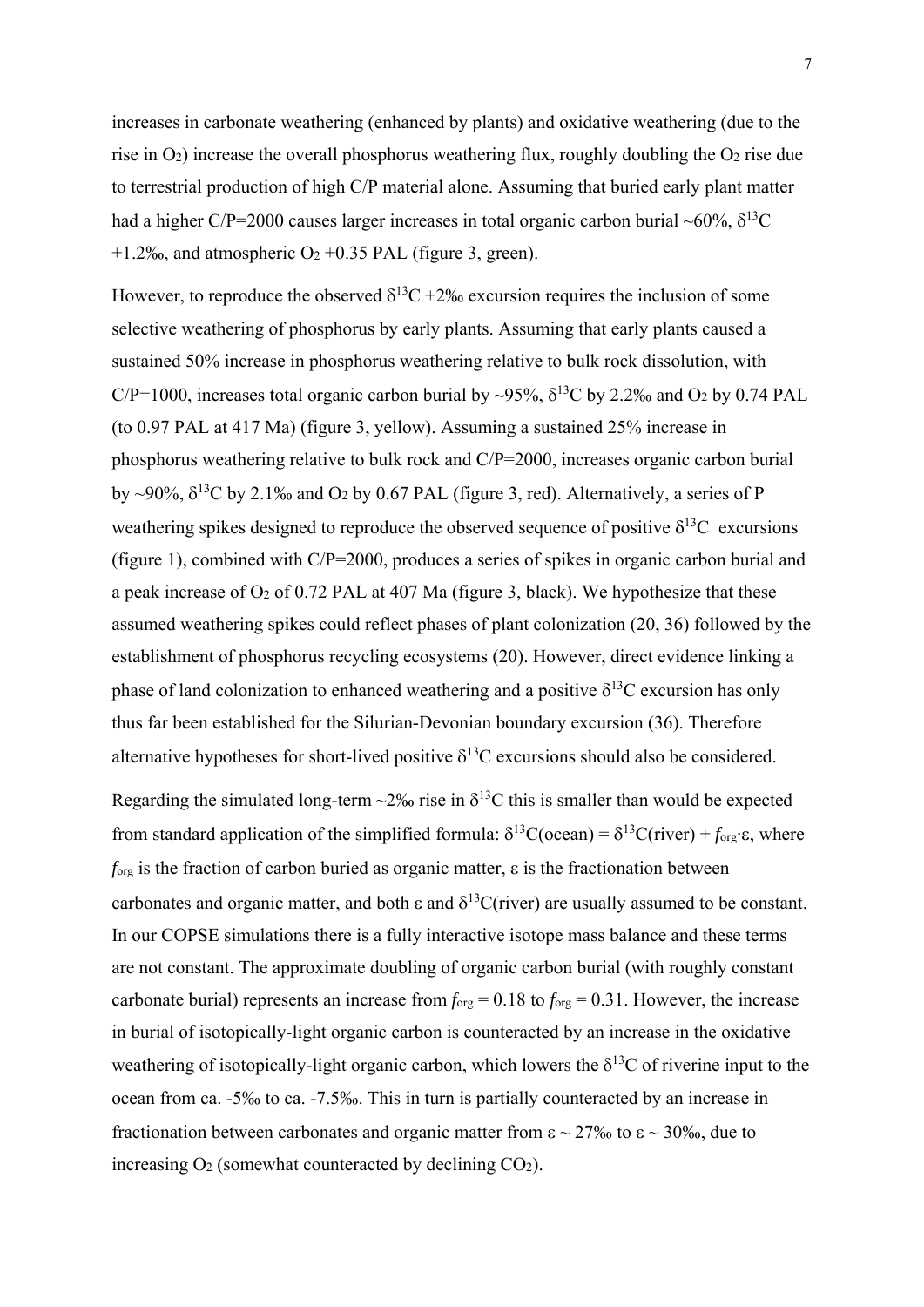Sensitivity analyses (see SI) indicate that our results are robust. Varying the uplift and degassing forcing of the model within plausible bounds only causes  $\pm 0.08$  PAL variation in O2 about the initial state (figure S4), although it does cause the effect of the same early plant forcing scenario to range over  $+0.4$ -1.0 PAL O<sub>2</sub> (table S4). Including an additional negative feedback on  $O_2$ , from increased marine organic C/P burial ratios under anoxic waters (37), increases its initial early Paleozoic level to 0.54 PAL and reduces the effect of the same biological forcing scenarios on  $O_2$  by ~10-30%, giving a maximum increase of +0.63 PAL (table S5). However, because the initial  $O_2$  is now higher, the final  $O_2$  is also higher in all cases, and even scenarios without selective weathering of phosphorus could explain the appearance of charcoal  $(O_2 \rightarrow 0.7 \text{ PAL})$ .

Our model makes additional predictions that can be tested against geochemical data, notably it predicts a decline in pyrite sulfur burial and associated drop in  $\delta^{34}S$  and increase in seawater [SO4] and C/S burial ratio with the rise of the earliest plants (figure S5). This is broadly consistent with the sulfur isotope  $(\delta^{34}S)$  record (38-40), which shows a marked decline through the Silurian-early Devonian from  $\sim$ 30‰ to  $\sim$ 18‰, although available data also suggest an earlier late Ordovician-early Silurian rise from  $\sim$ 25‰ to  $\sim$ 30‰, which the present model does not capture. The model is consistent with proxy reconstructions of seawater [SO<sub>4</sub>], which suggest an Ordovician-Silurian rise from  $\sim$ 6 mM to  $\sim$ 10 mM (41), and with a Silurian increase in the molar C/S ratio of shales from  $\sim$  5 to  $\sim$  16 (15).

Other processes not yet included in the model warrant future consideration, for example the effect of increasing atmospheric mass on climate (42), and the effect of weathering forcing scenarios on  $\delta^7$ Li and  $\delta^7$ Sr/ $\delta^6$ Sr, which enable additional tests against data.

# **Conclusion**

Our model can only reproduce Paleozoic geochemical data if the rise of the earliest land plants caused a major oxygenation event of the Earth's atmosphere and oceans by ~400 Ma. We attribute this mid-Paleozoic oxygenation event to a persistent global increase in organic carbon burial supported by the high C/P ratio of early land plant material, augmented by a plant-driven increase in P weathering flux relative to the weathering flux of alkalinity. The  $\delta^{13}$ C record suggests this increase in organic carbon burial was essentially permanent, producing a new dynamically stable state for atmospheric  $O<sub>2</sub>$ . In this new steady state, oxidative weathering was increased (becoming less sensitive to variations in  $O_2$ ) and new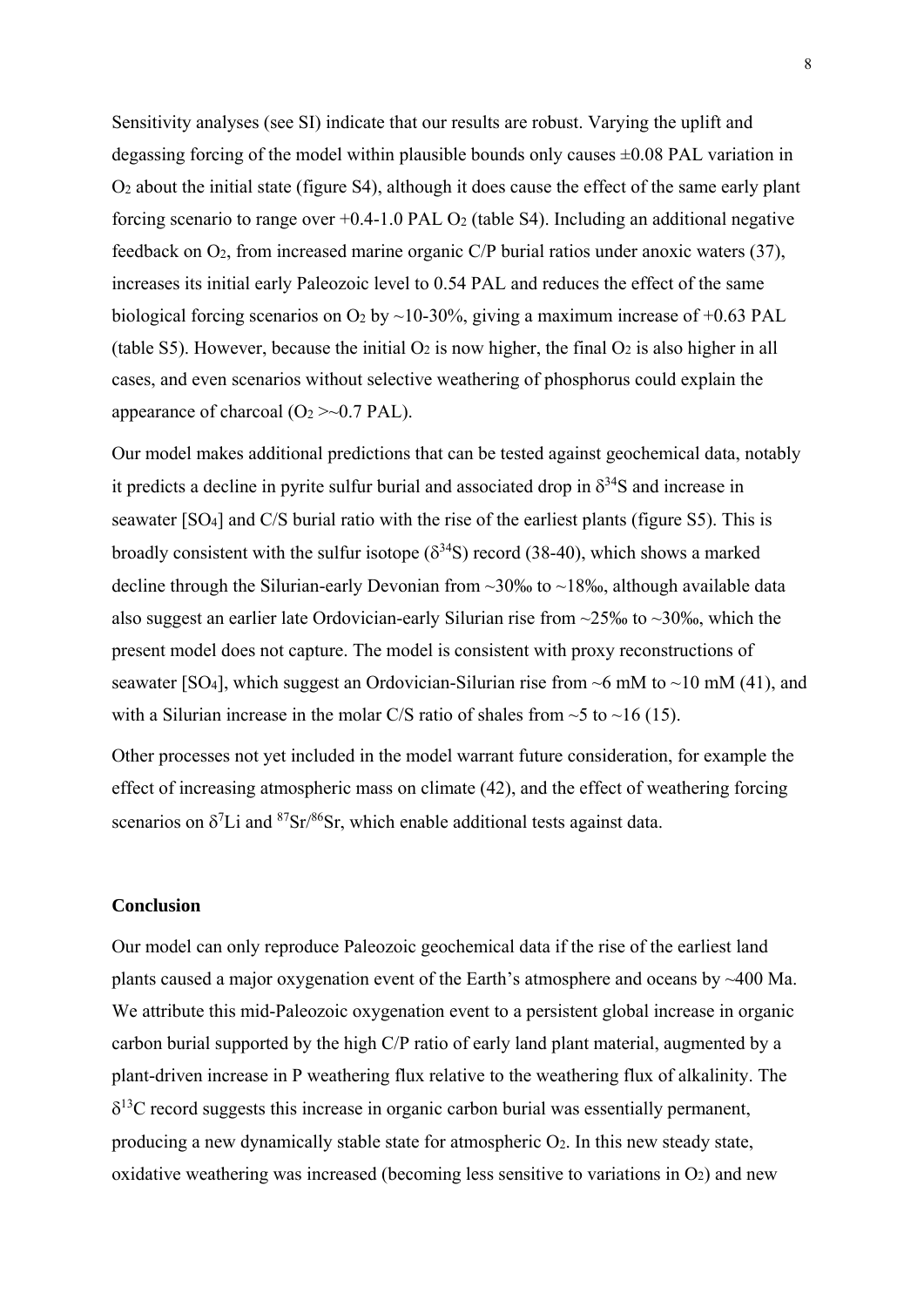fire-mediated negative feedbacks on  $O_2$  were instigated that have played a key role in stabilising atmospheric  $O_2$  concentration up to the present day  $(22, 43)$ . For the earliest land plants to be responsible for such a major mid-Paleozoic oxygenation event requires that they were much more productive and globally extensive than has been previously assumed (7, 10, 33). This hypothesis makes testable predictions with regard to effects on other biogeochemical cycles, notably sulfur. If it stands up to further scrutiny, then we can infer that the earliest land plants created a stable oxygen-rich atmosphere that was necessary for the subsequent evolution of large, mobile, intelligent animals with a high respiratory oxygen demand – including ourselves.

# **Materials and Methods:**

**Data compilation:** The early charcoal record (table S1) was compiled from the literature (11, 12, 28, 44-72), utilizing existing compilations (12, 44-47) and checking them where possible against the original sources. This involved some reconciling of disparate results between existing compilations and revision of some erroneous quoted values. Where recalculations were warranted, inertinite percentages were calculated on a mineral-matter-free (mmf) basis, following (45, 47).

The molybdenum isotope record from marine shales was updated from (9) with data from (73, 74). Uncertainties shown in figure 1 represent 2 standard deviation of the mean (analytical precision) plus the propagated uncertainty from matching in-house reference materials to the universal standard NIST SRM 3136 where seawater display  $\delta^{98/95}$ Mo = 2.3‰ (see (75, 76)). The redox state of the host shales was determined using either Fe-speciation or Mo-enrichment proxies. Euxinic shales are defined (77) by the Fe-speciation proxy when FeHR/FeT  $> 0.38$  and FeP/FeHR  $> 0.7$  (black circles in figure 1). Euxinic shales are defined (78, 79) by the Mo enrichment proxy when  $Mo > 25$  ppm (white circles in figure 1). Ferruginous shales (77) are defined by the Fe speciation proxy when FeHR/FeT  $> 0.38$ and FeP/FeHR  $< 0.7$ 

The carbon isotope record (17) was fitted with a smoothed spline function in Matlab; spline  $=$ csaps(age,  $\delta^{13}$ C, rho), where  $\rho = 0.99$  (close to data, but the curve in figure 1 does not go through each data point).

The C/P ratio of extant bryophytes (table S3) was compiled from data in the literature (34, 80-88). Where only values of mg P/g biomass were available, a value of mg C/g biomass =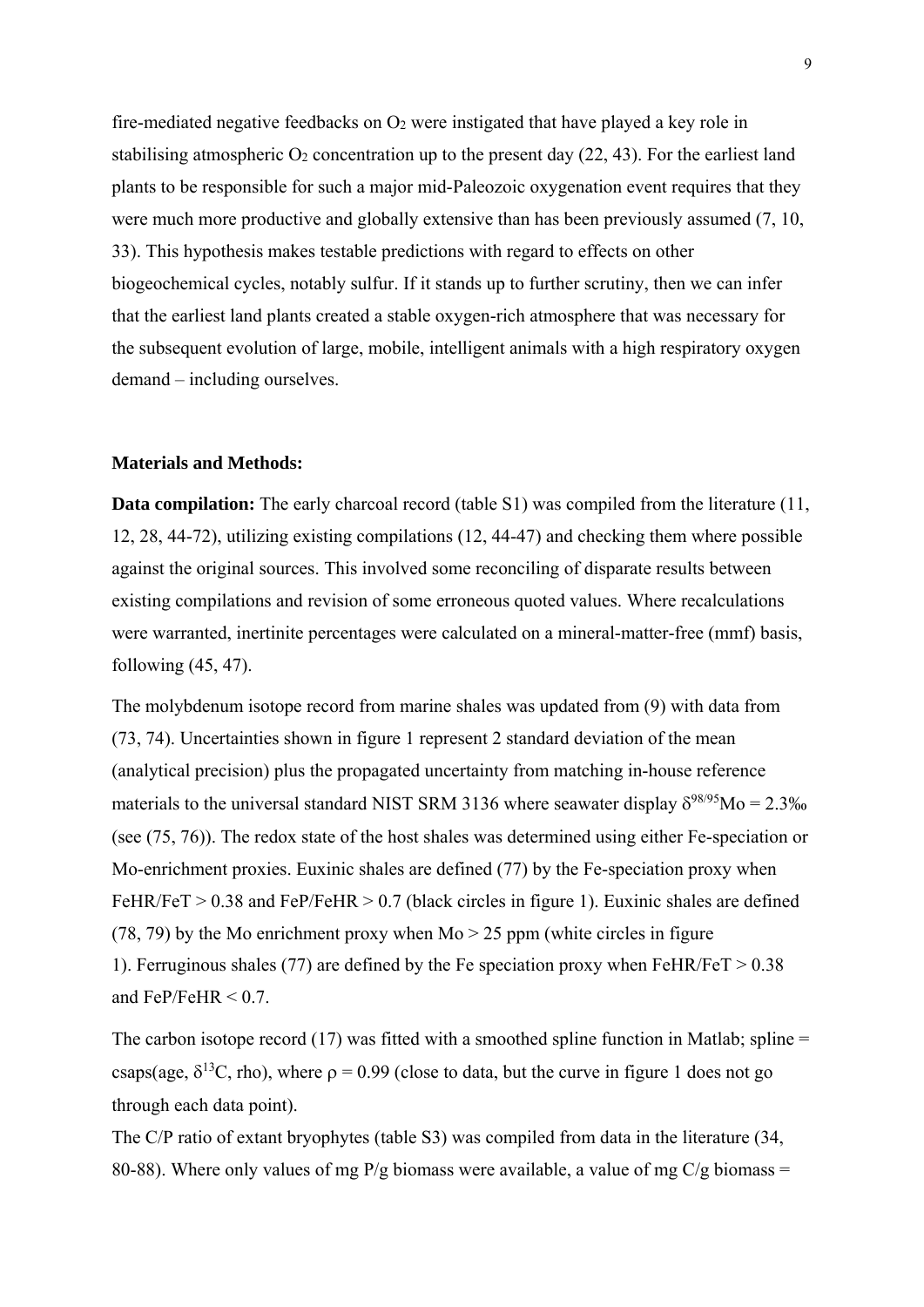430 was assumed based on the mean value across 6 bryophyte species from (89). Results for molar C/P ratios are given to 2 significant figures, given the uncertainty in the input data, except where authors themselves provide more precise values.

**Ecophysiological model of cryptogamic vegetation:** We used a trait-based spatial model of cryptogamic vegetation (i.e. bryophyte and lichen) cover to estimate the potential global net primary productivity (NPP) of the early non-vascular plant biosphere (29, 30). The Late Ordovician (445 Ma, Hirnantian Stage) setup of the model is fully described elsewhere (32). The model is driven by existing Late Ordovician climate simulations (31), conducted at a range of different atmospheric  $CO<sub>2</sub>$  and  $O<sub>2</sub>$  concentrations. Initially, we assume atmospheric  $O_2$  = 0.6 PAL (~14 vol.%) at 445 Ma, which is consistent with those COPSE model simulations (figure 3d) that go on to produce  $O_2$  levels consistent with the fossil charcoal record. We also initially assume atmospheric  $CO<sub>2</sub> = 8$  PAL, which is a widely quoted value consistent with the occurrence of Hirnantian glaciations at 445 Ma (20), and is consistent with those COPSE model simulations that assume an effect of early plants on silicate weathering following (20). We explored the sensitivity of predicted global NPP to variations in atmospheric CO2 and corresponding climate state (figure S1), to constraining vegetation cover with extensive Late Ordovician ice sheet cover (figure  $S_2$ ), and to varying  $O_2$  in combination with CO2 (table S2). The relatively high global NPP results obtained are consistent with present day cryptogamic covers providing  $\sim$ 7% of global NPP, despite making up only 1% of terrestrial vegetation by mass (90), and being restricted to relatively resource-poor habitats, whilst also operating in an atmosphere with a low  $CO<sub>2</sub>/O<sub>2</sub>$  ratio.

**Experimental P weathering calculation:** In our previously reported (20) weathering experiments with granite, the mean amounts of phosphate weathered into aqueous solution were: control microcosms =  $0.0137$  µmol P, biotic microcosms =  $0.0726$  µmol P. The mean moss biomass in the biotic microcosms was 14.390 mg, which assuming 0.43 gC/g biomass and  $C/P = 2000$  (table S3) suggests 0.26 µmol P in biomass, or for  $C/P = 1000-4000$ , 0.13-0.52 µmol P in biomass. This gives a biotic P weathering amplification factor  $\sim$  24 (range 15-43), whereas previously we suggested up to 60 (20). Clearly these estimates are dominated by the unmeasured P content of biomass. However, the P weathering amplification factor has to be >5.3 (the ratio of dissolved phosphate entering solution in microcosms with moss to those without), which is already considerably greater than the amplification factors for  $Ca = 1.4$  and  $Mg = 1.5$  from granite, indicating selective weathering of P.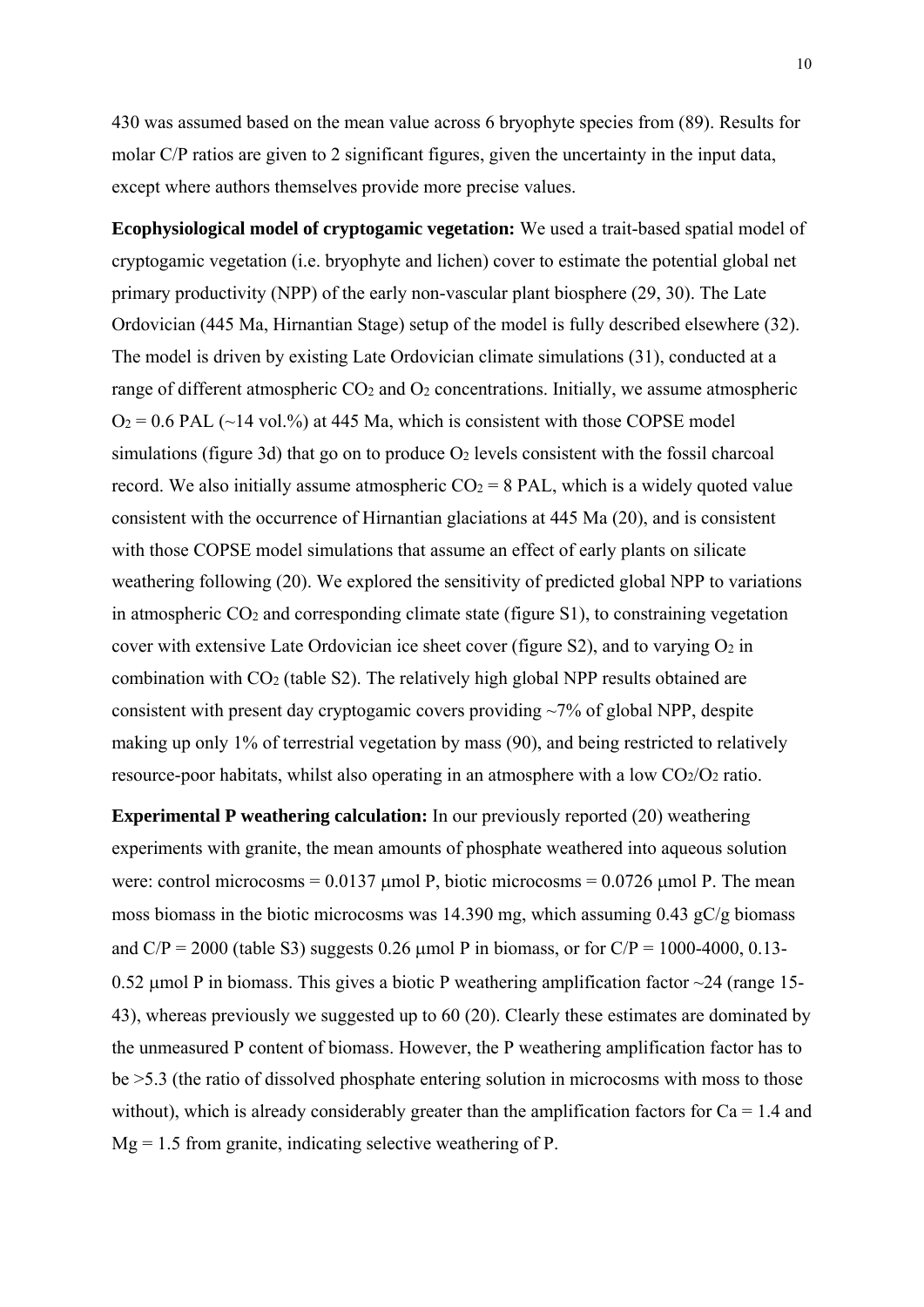**COPSE model:** We used the COPSE model (10, 20) to study the effects of the early rise of land plants on the coupled biogeochemical cycles of C, O, N, P and S, including the  $\delta^{13}C$ record. The model is described in full in (10) and the version used here incorporates the changes in model structure described in (20). The model has several forcing parameters, including solar luminosity, the geological factors degassing (*D*), and uplift (*U*), and the biological forcing factors evolution/colonization (*E*), enhancement of weathering (*W*), selective phosphorus weathering (*F*), and changes to the C/P burial ratio of terrestriallyderived material (*CP*). The geologic and biologic forcing factors are all normalized to 1 at the present day, except  $C/P = 1000$  at present day. Our overall modelling strategy was to try and reproduce key changes in the  $\delta^{13}$ C record with plausible biological and geological forcing scenarios, constrained where possible by available data. We focused initially on altering the biological forcing scenario whilst using the original geological forcing scenario. Then in a sensitivity analysis we considered uncertainty in geologic forcing (91), and alternative initial conditions (altering the feedback structure of the model). The forcing scenarios and sensitivity analyses are detailed in the SI Materials and Methods.

# **Acknowledgements:**

We thank two anonymous referees for their insightful comments that improved the manuscript. T.M.L., S.J.D. and B.M. were supported by the Leverhulme Trust (RPG-2013- 106). T.M.L. was also supported by NERC (NE/I005978/2) and by a Royal Society Wolfson Research Merit Award. T.W.D. was supported by the VILLUM Foundation (VKR023127).

## **Author contributions:**

T.M.L. designed research. T.M.L. and P.P. performed modelling. S.J.D., B.M. and K.O. helped develop the COPSE model and scenarios. T.W.D., M.R.S., K.O. and P.P. provided data and helped analyze it. T.M.L. wrote the paper with input from all co-authors.

# **References:**

1. Canfield DE (2014) Proterozoic Atmospheric Oxygen. *Treatise on Geochemistry. 2nd Edition*, eds Holland HD & Turekian KK (Elsevier Science, Oxford), Vol 6, pp 197- 216.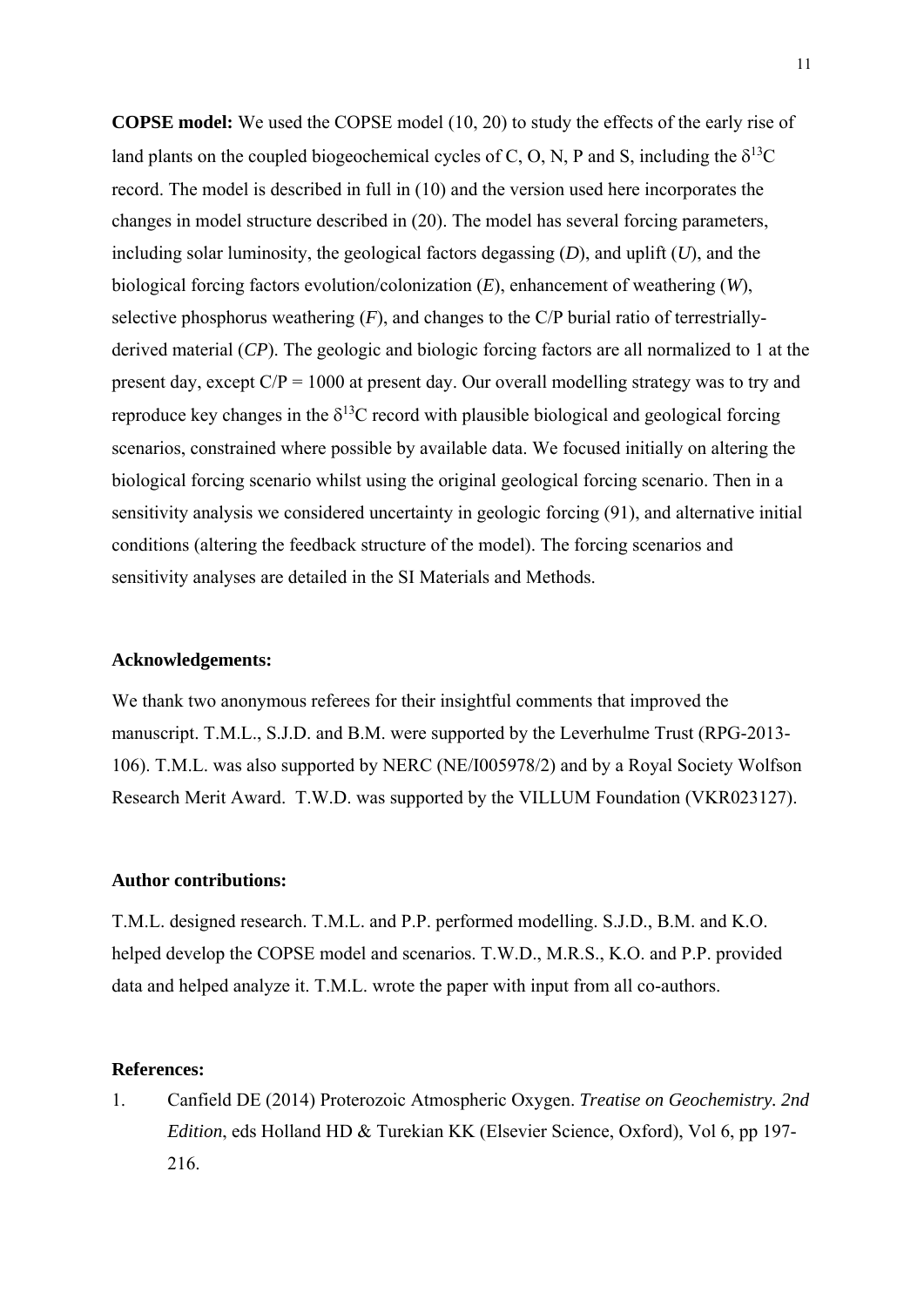- 2. Lyons TW, Reinhard CT, & Planavsky NJ (2014) The rise of oxygen in Earth's early ocean and atmosphere. *Nature* 506(7488):307-315.
- 3. Lenton TM, Boyle RA, Poulton SW, Shields GA, & Butterfield NJ (2014) Coevolution of eukaryotes and ocean oxygenation in the Neoproterozoic era. *Nature Geoscience* 7(4):257-265.
- 4. Shields-Zhou GA & Och LM (2011) The case for a Neoproterozoic Oxygenation Event: Geochemical evidence and biological consequences. *GSA Today* 21(3):4-11.
- 5. Och LM & Shields-Zhou GA (2012) The Neoproterozoic oxygenation event: Environmental perturbations and biogeochemical cycling. *Earth-Science Reviews* 110(1-4):26-57.
- 6. Sperling EA*, et al.* (2015) Statistical analysis of iron geochemical data suggests limited late Proterozoic oxygenation. *Nature* 523(7561):451-454.
- 7. Berner RA (2006) GEOCARBSULF: A combined model for Phanerozoic atmospheric O2 and CO2. *Geochimica et Cosmochimica Acta* 70(23):5653-5664.
- 8. Berner RA & Canfield DE (1989) A new model for atmospheric oxygen over Phanerozoic time. *American Journal of Science* 289:333-361.
- 9. Dahl TW*, et al.* (2010) Devonian rise in atmospheric oxygen correlated to the radiations of terrestrial plants and large predatory fish. *PNAS* 107:17911-17915.
- 10. Bergman NM, Lenton TM, & Watson AJ (2004) COPSE: a new model of biogeochemical cycling over Phanerozoic time. *Am. J. Sci.* 304:397-437.
- 11. Glasspool IJ, Edwards D, & Axe L (2004) Charcoal in the Silurian as evidence for the earliest wildfire. *Geology* 32(5):381-383.
- 12. Scott AC & Glaspool IJ (2006) The diversification of Paleozoic fire systems and fluctuations in atmospheric oxygen concentration. *Proceedings of the National Academy of Sciences of the United States of America* 103(29):10861-10865.
- 13. Belcher CM & McElwain JC (2008) Limits for Combustion in Low O2 Redefine Paleoatmospheric Predictions for the Mesozoic. *Science* 321(5893):1197-1200.
- 14. Hadden RM, Rein G, & Belcher CM (2013) Study of the competing chemical reactions in the initiation and spread of smouldering combustion in peat. *Proceedings of the Combustion Institute* 34(2):2547-2553.
- 15. Berner RA & Raiswell R (1983) Burial of organic carbon and pyrite sulfur in sediments over phanerozoic time: a new theory. *Geochimica et Cosmochimica Acta* 47(5):855-862.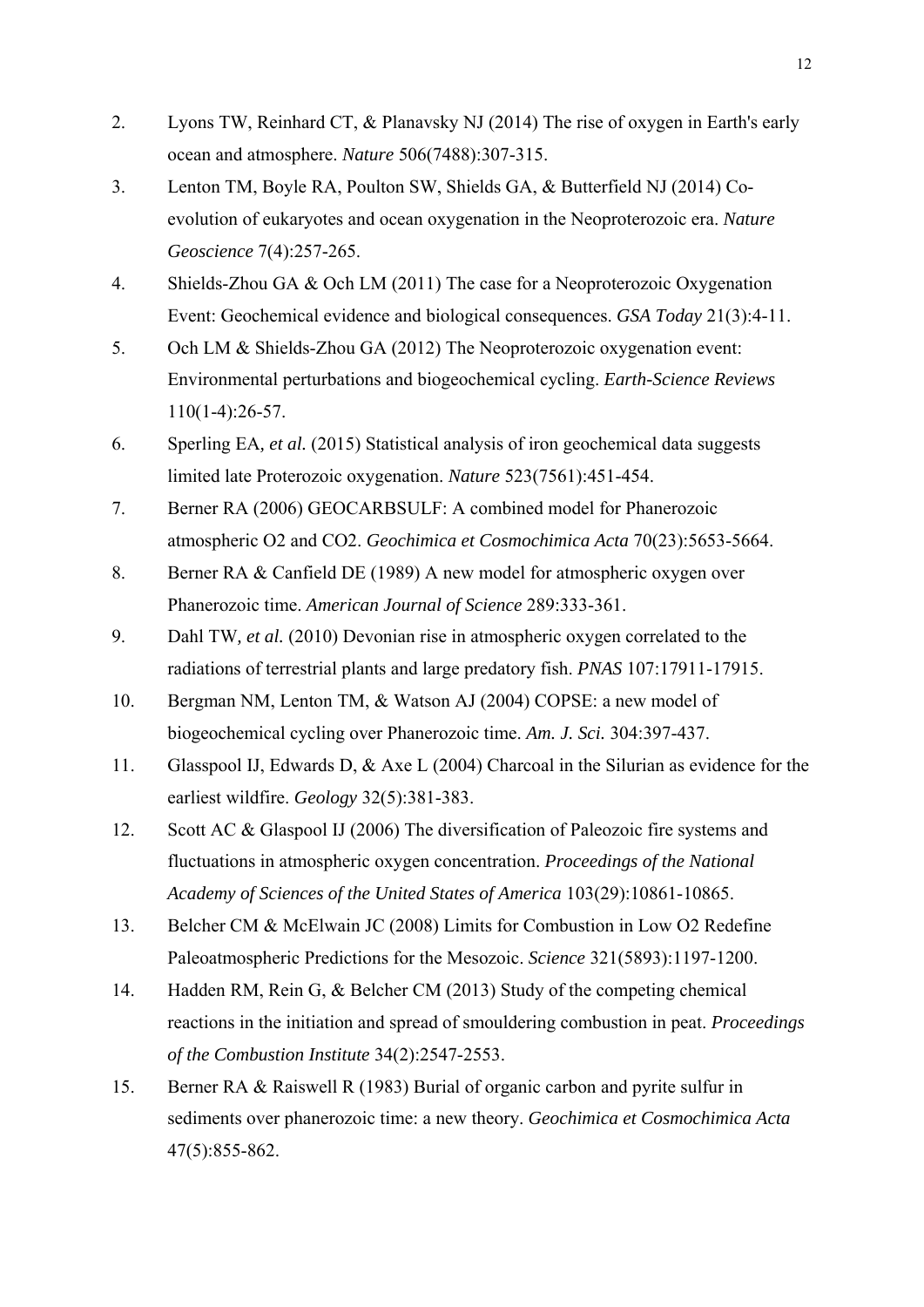- 16. Kump LR (2014) Hypothesized link between Neoproterozoic greening of the land surface and the establishment of an oxygen-rich atmosphere. *Proceedings of the National Academy of Sciences* 111(39):14062-14065.
- 17. Saltzman MR & Thomas E (2012) Chapter 11 Carbon Isotope Stratigraphy. *The Geologic Time Scale*, eds Gradstein FM, Schmitz JGOD, & Ogg GM (Elsevier, Boston), pp 207-232.
- 18. Kenrick P, Wellman CH, Schneider H, & Edgecombe GD (2012) A timeline for terrestrialization: consequences for the carbon cycle in the Palaeozoic. *Phil. Trans. B* 367(1588):519-536.
- 19. Edwards D, Morris JL, Richardson JB, & Kenrick P (2014) Cryptospores and cryptophytes reveal hidden diversity in early land floras. *New Phytologist* 202(1):50- 78.
- 20. Lenton TM, Crouch M, Johnson M, Pires N, & Dolan L (2012) First plants cooled the Ordovician. *Nature Geoscience* 5(2):86-89.
- 21. Quirk J*, et al.* (2015) Constraining the role of early land plants in Palaeozoic weathering and global cooling. *Proceedings of the Royal Society of London B: Biological Sciences* 282(1813).
- 22. Lenton TM & Watson AJ (2000b) Redfield revisited: 2. What regulates the oxygen content of the atmosphere? *Global Biogeochemical Cycles* 14(1):249-268.
- 23. Robinson JM (1990) Lignin, land plants, and fungi: Biological evolution affecting Phanerozoic oxygen balance. *Geology* 15:607-610.
- 24. Nelsen MP, DiMichele WA, Peters SE, & Boyce CK (2016) Delayed fungal evolution did not cause the Paleozoic peak in coal production. *Proceedings of the National Academy of Sciences* 113(9):2442-2447.
- 25. Gerrienne P*, et al.* (2011) A Simple Type of Wood in Two Early Devonian Plants. *Science* 333(6044):837.
- 26. Labeeuw L, Martone P, Boucher Y, & Case R (2015) Ancient origin of the biosynthesis of lignin precursors. *Biol Direct* 10(1):1-21.
- 27. Montañez IP (2016) A Late Paleozoic climate window of opportunity. *Proceedings of the National Academy of Sciences* 113(9):2334-2336.
- 28. Kennedy KL*, et al.* (2013) Lower Devonian coaly shales of northern New Brunswick, Canada: plant accumulations in the early stages of Terrestrial colonization. *Journal of Sedimentary Research* 83(12):1202-1215.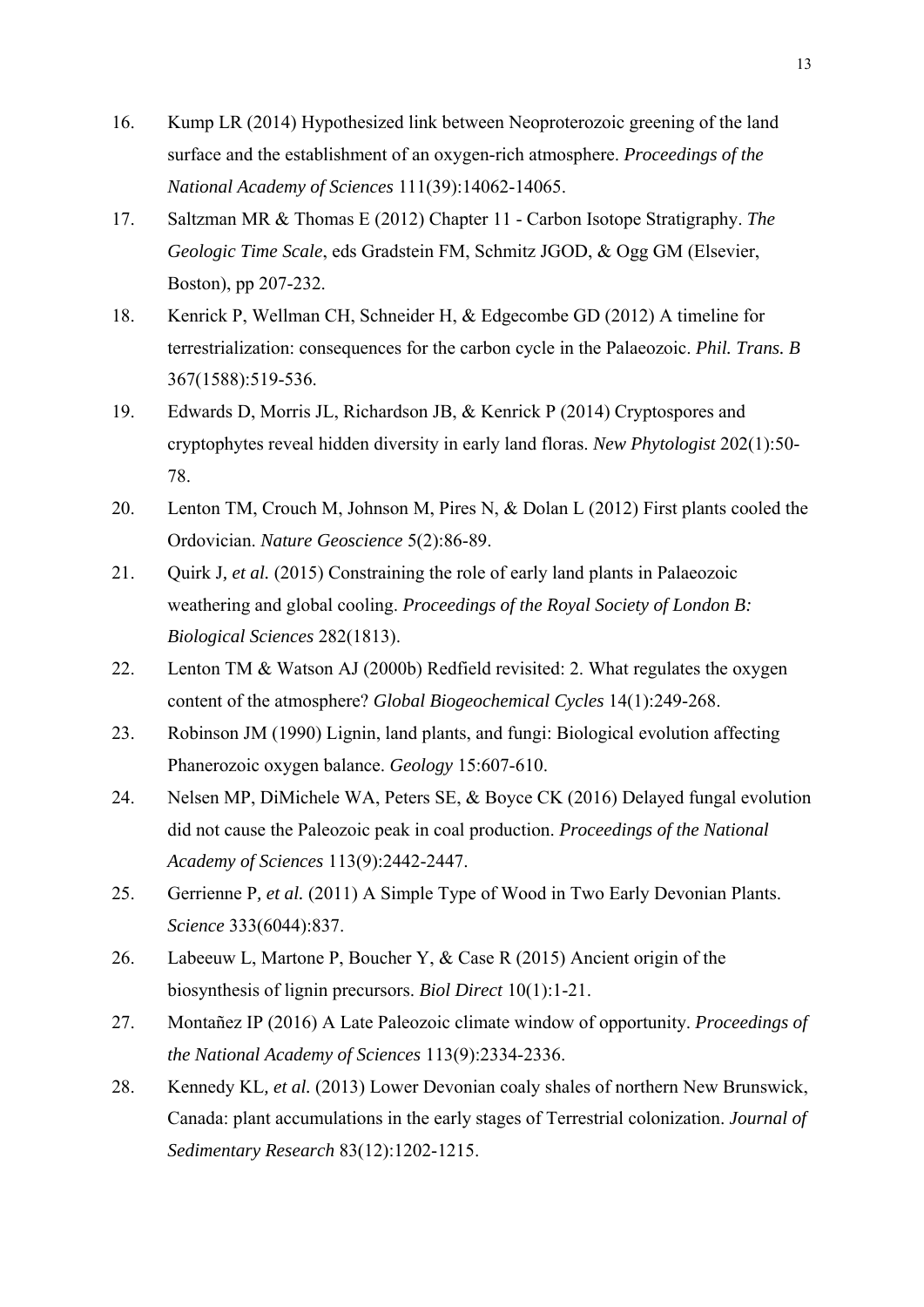- 29. Porada P, Weber B, Elbert W, Poschl U, & Kleidon A (2013) Estimating global carbon uptake by lichens and bryophytes with a process-based model. *Biogeosciences* 10(11):6989-7033.
- 30. Porada P, Weber B, Elbert W, Pöschl U, & Kleidon A (2014) Estimating impacts of lichens and bryophytes on global biogeochemical cycles. *Global Biogeochemical Cycles*:DOI: 10.1002/2013GB004705.
- 31. Pohl A, Donnadieu Y, Le Hir G, Buoncristiani JF, & Vennin E (2014) Effect of the Ordovician paleogeography on the (in)stability of the climate. *Clim. Past* 10(6):2053- 2066.
- 32. Porada P*, et al.* (2016) High potential for weathering and climate effects of nonvascular vegetation in the Late Ordovician. *Nature Communications* 7:10.1038/ncomms12113.
- 33. Edwards D, Cherns L, & Raven JA (2015) Could land-based early photosynthesizing ecosystems have bioengineered the planet in mid-Palaeozoic times? *Palaeontology* 58(5):803-837.
- 34. Wang M, Moore TR, Talbot J, & Richard PJH (2014) The cascade of C:N:P stoichiometry in an ombrotrophic peatland: from plants to peat. *Environmental Research Letters* 9(2):024003.
- 35. Pope MC & Steffen JB (2003) Widespread, prolonged late Middle to Late Ordovician upwelling in North America: A proxy record of glaciation? *Geology* 31(1):63-66.
- 36. Małkowski K & Racki G (2009) A global biogeochemical perturbation across the Silurian–Devonian boundary: Ocean–continent–biosphere feedbacks. *Palaeogeography, Palaeoclimatology, Palaeoecology* 276(1–4):244-254.
- 37. Van Cappellen P & Ingall ED (1996) Redox stabilisation of the Atmosphere and Oceans by Phosphorus-Limited Marine Productivity. *Science* 271:493-496.
- 38. Prokoph A, Shields GA, & Veizer J (2008) Compilation and time-series analysis of a marine carbonate δ18O, δ13C, 87Sr/86Sr and δ34S database through Earth history. *Earth-Science Reviews* 87(3–4):113-133.
- 39. Gill BC, Lyons TW, & Saltzman MR (2007) Parallel, high-resolution carbon and sulfur isotope records of the evolving Paleozoic marine sulfur reservoir. *Palaeogeography, Palaeoclimatology, Palaeoecology* 256(3–4):156-173.
- 40. Jones DS & Fike DA (2013) Dynamic sulfur and carbon cycling through the end-Ordovician extinction revealed by paired sulfate–pyrite δ34S. *Earth and Planetary Science Letters* 363:144-155.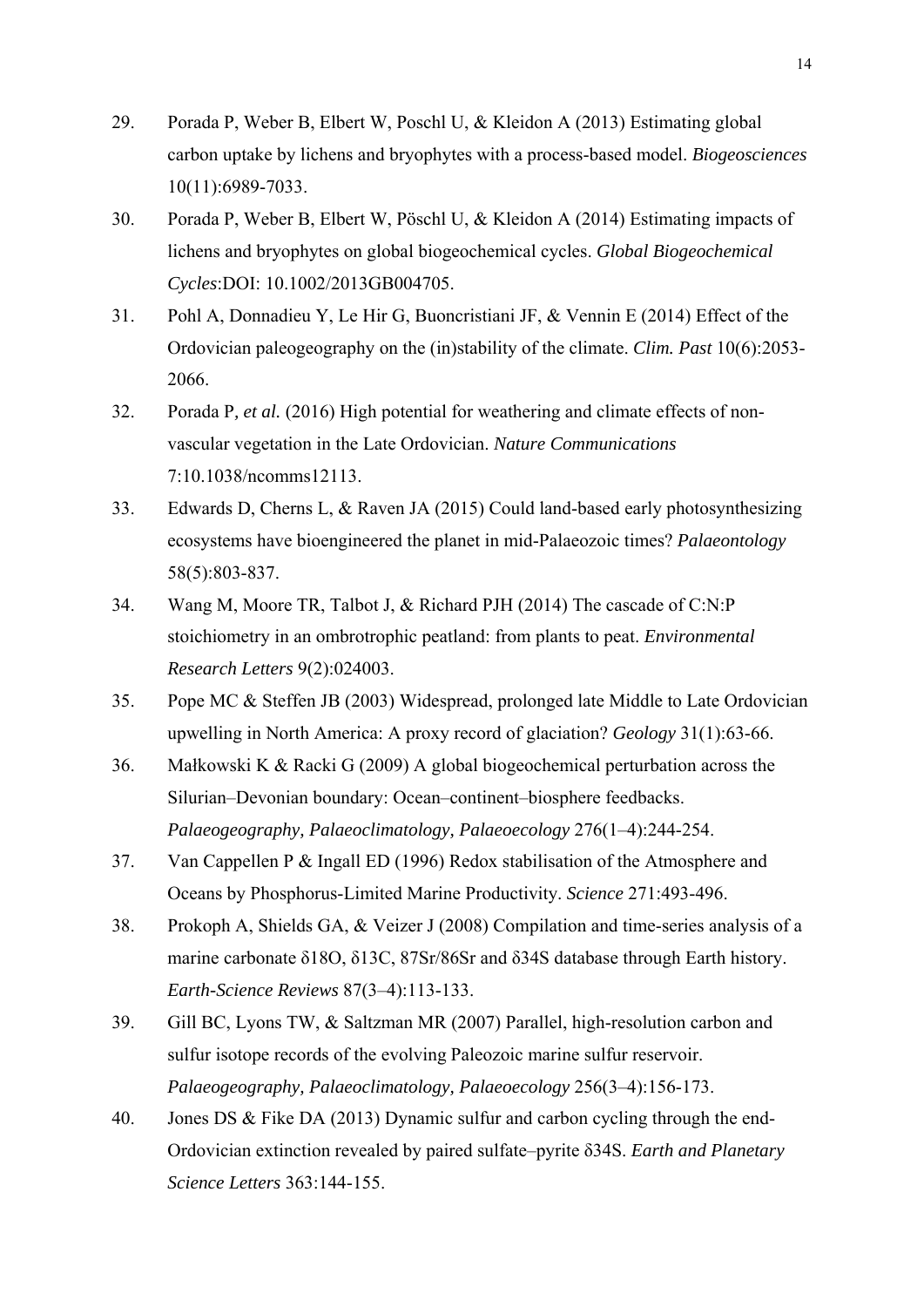- 41. Algeo TJ, Luo GM, Song HY, Lyons TW, & Canfield DE (2015) Reconstruction of secular variation in seawater sulfate concentrations. *Biogeosciences* 12(7):2131-2151.
- 42. Poulsen CJ, Tabor C, & White JD (2015) Long-term climate forcing by atmospheric oxygen concentrations. *Science* 348(6240):1238-1241.
- 43. Kump LR (1988) Terrestrial feedback in atmospheric oxygen regulation by fire and phosphorus. *Nature* 335:152-154.
- 44. Rimmer SM, Hawkins SJ, Scott AC, & Cressler WL (2015) The rise of fire: Fossil charcoal in late Devonian marine shales as an indicator of expanding terrestrial ecosystems, fire, and atmospheric change. *American Journal of Science* 315(8):713- 733.
- 45. Glasspool IJ & Scott AC (2010) Phanerozoic concentrations of atmospheric oxygen reconstructed from sedimentary charcoal. *Nature Geosci* 3(9):627-630.
- 46. Diessel CFK (2010) The stratigraphic distribution of inertinite. *International Journal of Coal Geology* 81(4):251-268.
- 47. Glasspool IJ, Scott AC, Waltham D, Pronina NV, & Shao L (2015) The impact of fire on the Late Paleozoic Earth System. *Frontiers in Plant Science* 6.
- 48. Edwards D & Axe L (2004) Anatomical Evidence in the Detection of the Earliest Wildfires. *Palaios* 19(2):113-128.
- 49. Glasspool IJ, Edwards D, & Axe L (2006) Charcoal in the Early Devonian: A wildfire-derived Konservat–Lagerstätte. *Review of Palaeobotany and Palynology* 142(3–4):131-136.
- 50. Pflug HD & Prossl KF (1989) Palynology in Gneiss Results from the Continental Deep Drilling Program. *Naturwissenschaften* 76:565-567.
- 51. Pflug HD & Prössl KF (1991) Palynostratigraphical and paleobotanical studies in the pilot hole of the German continental deep drilling programme results and implications. *Scientific Drilling* 2:13-33.
- 52. Wollenweber J*, et al.* (2006) Characterisation of non-extractable macromolecular organic matter in Palaeozoic coals. *Palaeogeography, Palaeoclimatology, Palaeoecology* 240(1–2):275-304.
- 53. Peppers RA & Damberger HH (1969) Palynology and Petrography of a Middle Devonian Coal in Illinois. (Illinois State Geological Survey, Urbana, Illinois 61801).
- 54. Ammosov IL (1964) Composition pétrographique des charbons humiques de U.R.S.S. *CR 5eme Congr. Internat. Stratig. Géol. Carbonif. Paris 9-12 Sept. 1963*), Vol 4, pp 1-151.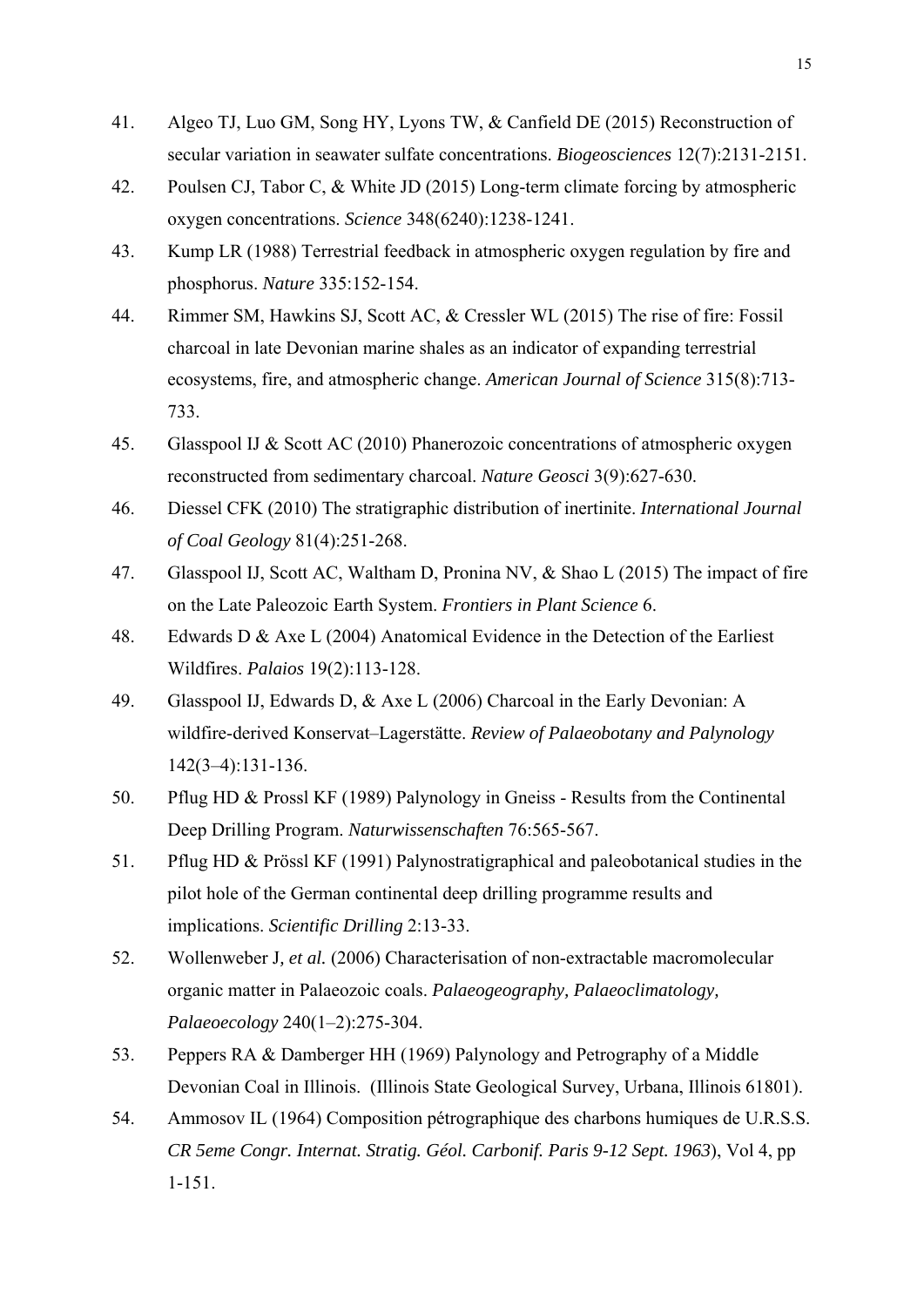- 55. Volkova IB (1994) Nature and composition of the Devonian coals of Russia. *Energy Fuels* 8:1489-1493.
- 56. Patrakov YF, Kamyanov VF, & Fedyaeva ON (2005) A structural model of the organic matter of Barzas liptobiolith coal. *Fuel* 84(2–3):189-199.
- 57. Sharypov VI, Kuznetsov BN, Beregovtsova NG, Startsev AN, & Parmon VN (2006) Catalytic hydroliquefaction of Barzass liptobiolitic coal in a petroleum residue as a solvent. *Fuel* 85(7–8):918-922.
- 58. Ghori KAR (1999) Silurian-Devonian petroleum source-rock potential and thermal history, Carnarvon Basin, Western Australia. (Geological Survey of Western Australia, Perth), p 87.
- 59. Xu H-H*, et al.* (2012) Mid Devonian megaspores from Yunnan and North Xinjiang, China: Their palaeogeographical and palaeoenvironmental significances. *Palaeoworld* 21(1):11-19.
- 60. Yang Y, Zou R, Shi Z, & Jiang R (1996) *Atlas for Coal Petrography of China* (China University of Mining and Technology Press, Beijing).
- 61. Dai S, Han D, & Chou C-L (2006) Petrography and geochemistry of the Middle Devonian coal from Luquan, Yunnan Province, China. *Fuel* 85(4):456-464.
- 62. Goodarzi F, Gentzis T, & Embry AF (1989) Organic petrology of two coal-bearing sequences from the Middle to Upper Devonian of Melville Island, Arctic Canada. *Geological Survey of Canada Paper* 89-8:120-130.
- 63. Goodarzi F & Goodbody Q (1990) Nature and depositional environment of Devonian coals from western Melville island, Arctic Canada. *International Journal of Coal Geology* 14(3):175-196.
- 64. Gentzis T & Goodarzi F (1991) Petrology, depositional environment and utilization potential of Devonian channel coals from Melville Island, Canadian Arctic Islands. *Bulletin de la Societe Geologique de France* 162(2):239-253.
- 65. Fowler MG, Goodarzi F, Gentzis T, & Brooks PW (1991) Hydrocarbon potential of Middle and Upper Devonian coals from Melville Island, Arctic Canada. *Organic Geochemistry* 17(6):681-694.
- 66. Michelsen JK & Khorasani GK (1991) A regional study on coals from Svalbard; organic facies, maturity and thermal history. *Bulletin de la Societe Geologique de France* 162(2):385-397.
- 67. Rimmer SM, Thompson JA, Goodnight SA, & Robl TL (2004) Multiple controls on the preservation of organic matter in Devonian–Mississippian marine black shales: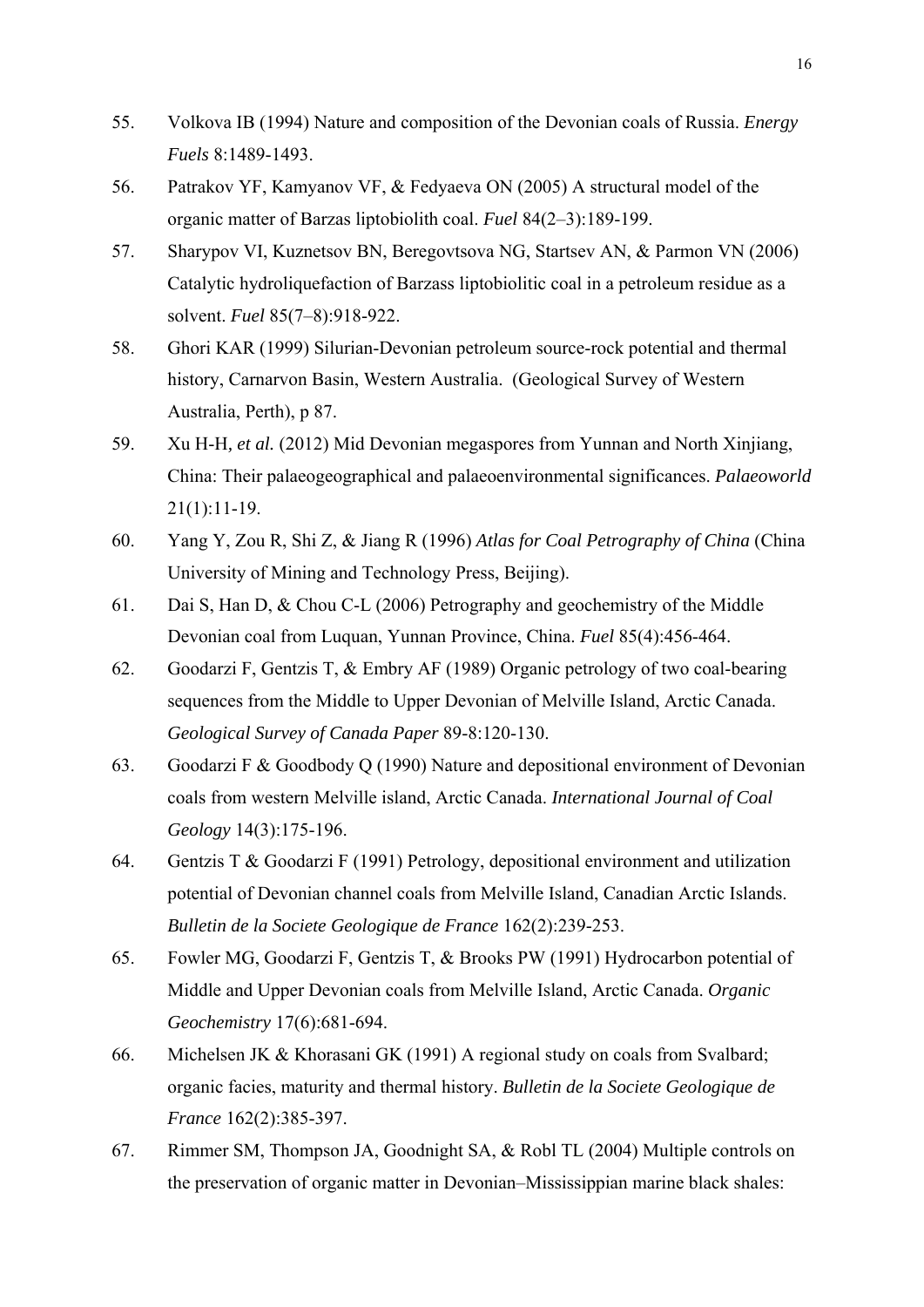geochemical and petrographic evidence. *Palaeogeography, Palaeoclimatology, Palaeoecology* 215(1–2):125-154.

- 68. Marynowski L & Filipiak P (2007) Water column euxinia and wildfire evidence during deposition of the Upper Famennian Hangenberg event horizon from the Holy Cross Mountains (central Poland). *Geological Magazine* 144(03):569-595.
- 69. Cressler WL (2001) Evidence of earliest known wildfires. *Palaios* 16(2):171-174.
- 70. Rowe NP & Jones TP (2000) Devonian charcoal. *Palaeogeography Palaeoclimatology Palaeoecology* 164(1-4):331-338.
- 71. Fairon-Demaret M & Hartkopf-Fröder C (2004) Late Famennian plant mesofossils from the Refrath 1 Borehole (Bergisch Gladbach-Paffrath Syncline; Ardennes-Rhenish Massif, Germany). *CFS Courier Forschungsinstitut Senckenberg* 251:89- 121.
- 72. Prestianni C, Decombeix A-L, Thorez J, Fokan D, & Gerrienne P (2010) Famennian charcoal of Belgium. *Palaeogeography, Palaeoclimatology, Palaeoecology* 291(1– 2):60-71.
- 73. Zhou L*, et al.* (2011) A new paleoenvironmental index for anoxic events—Mo isotopes in black shales from Upper Yangtze marine sediments. *Sci. China Earth Sci.* 54(7):1024-1033.
- 74. Herrmann AD*, et al.* (2012) Anomalous molybdenum isotope trends in Upper Pennsylvanian euxinic facies: Significance for use of δ98Mo as a global marine redox proxy. *Chemical Geology* 324–325:87-98.
- 75. Goldberg T*, et al.* (2013) Resolution of inter-laboratory discrepancies in Mo isotope data: an intercalibration. *Journal of Analytical Atomic Spectrometry* 28(5):724-735.
- 76. Nägler TF*, et al.* (2014) Proposal for an International Molybdenum Isotope Measurement Standard and Data Representation. *Geostandards and Geoanalytical Research* 38(2):149-151.
- 77. Canfield DE, Poulton SW, & Narbonne GM (2007) Late-Neoproterozoic Deep-Ocean Oxygenation and the Rise of Animal Life. *Science* 315:92-95.
- 78. Scott C & Lyons TW (2012) Contrasting molybdenum cycling and isotopic properties in euxinic versus non-euxinic sediments and sedimentary rocks: Refining the paleoproxies. *Chemical Geology* 324–325:19-27.
- 79. Dahl TW*, et al.* (2013) Tracing euxinia by molybdenum concentrations in sediments using handheld X-ray fluorescence spectroscopy (HHXRF). *Chemical Geology* 360– 361:241-251.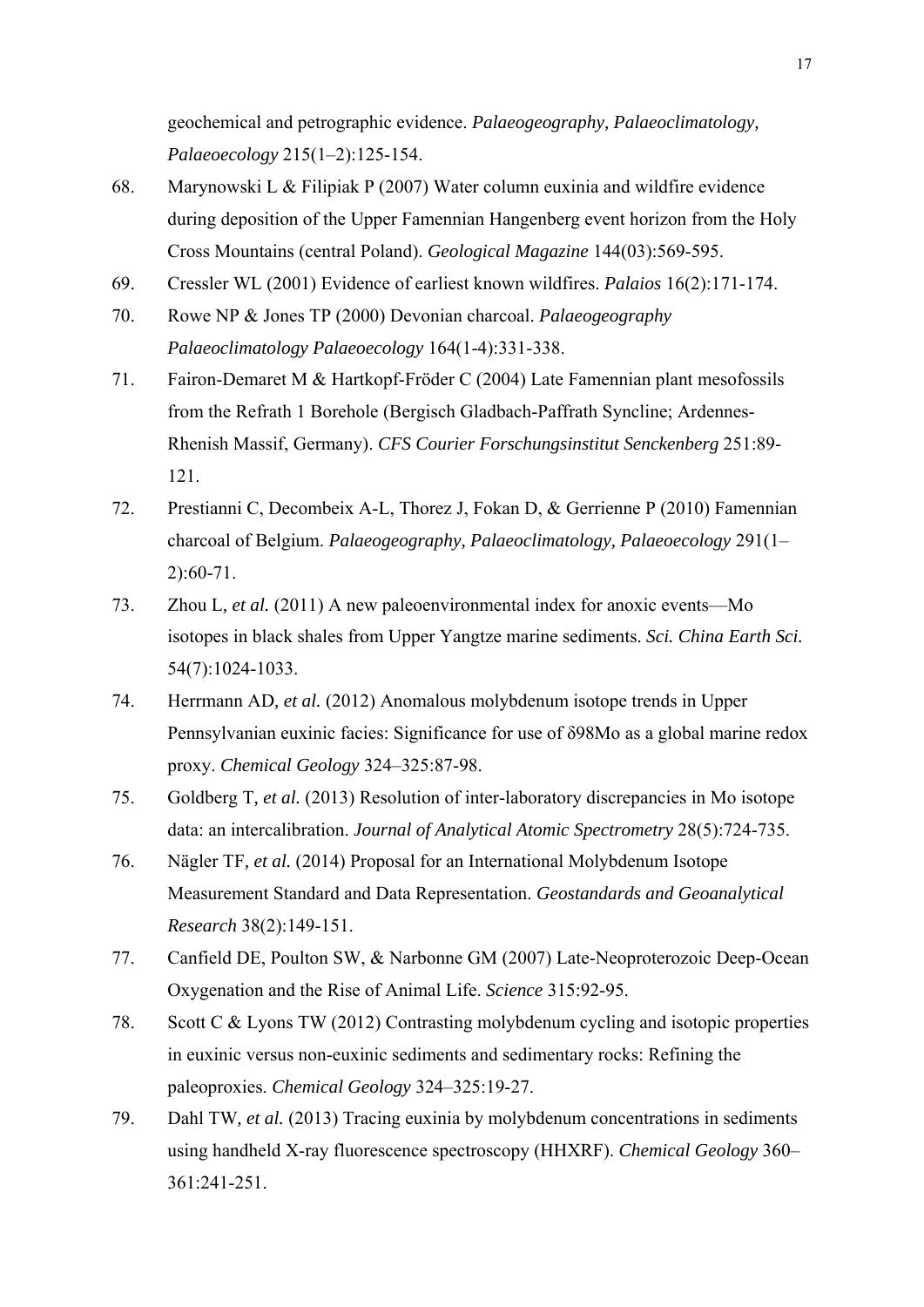- 80. Chapin FS, Johnson DA, & McKendrick JD (1980) Seasonal Movement of Nutrients in Plants of Differing Growth Form in an Alaskan Tundra Ecosystem: Implications for Herbivory. *Journal of Ecology* 68(1):189-209.
- 81. Chapin FS (1989) The Cost of Tundra Plant Structures: Evaluation of Concepts and Currencies. *The American Naturalist* 133(1):1-19.
- 82. Chapin FS & Shaver GR (1989) Differences in Growth and Nutrient use Among Arctic Plant Growth Forms. *Functional Ecology* 3(1):73-80.
- 83. Shaver GR & Chapin FS (1991) Production: Biomass Relationships and Element Cycling in Contrasting Arctic Vegetation Types. *Ecological Monographs* 61(1):1-31.
- 84. Aerts R, Verhoeven JTA, & Whigham DF (1999) Plant-Mediated Controls on Nutrient Cycling in Temperate Fens and Bogs. *Ecology* 80(7):2170-2181.
- 85. Riis T, Olesen B, Katborg CK, & Christoffersen KS (2010) Growth Rate of an Aquatic Bryophyte (Warnstorfia fluitans (Hedw.) Loeske) from a High Arctic Lake: Effect of Nutrient Concentration. *Arctic* 63(1):100-106.
- 86. Waite M & Sack L (2011) Does global stoichiometric theory apply to bryophytes? Tests across an elevation × soil age ecosystem matrix on Mauna Loa, Hawaii. *Journal of Ecology* 99(1):122-134.
- 87. Wang M & Moore T (2014) Carbon, Nitrogen, Phosphorus, and Potassium Stoichiometry in an Ombrotrophic Peatland Reflects Plant Functional Type. *Ecosystems* 17(4):673-684.
- 88. Larmola T*, et al.* (2014) Methanotrophy induces nitrogen fixation during peatland development. *Proceedings of the National Academy of Sciences* 111(2):734-739.
- 89. Delgado V, Ederra A, & Santamaría JM (2013) Nitrogen and carbon contents and δ15N and δ13C signatures in six bryophyte species: assessment of long-term deposition changes (1980–2010) in Spanish beech forests. *Global Change Biology* 19(7):2221-2228.
- 90. Elbert W*, et al.* (2012) Contribution of cryptogamic covers to the global cycles of carbon and nitrogen. *Nature Geosci* 5(7):459-462.
- 91. Royer DL, Donnadieu Y, Park J, Kowalczyk J, & Goddéris Y (2014) Error analysis of CO2 and O2 estimates from the long-term geochemical model GEOCARBSULF. *American Journal of Science* 314(9):1259-1283.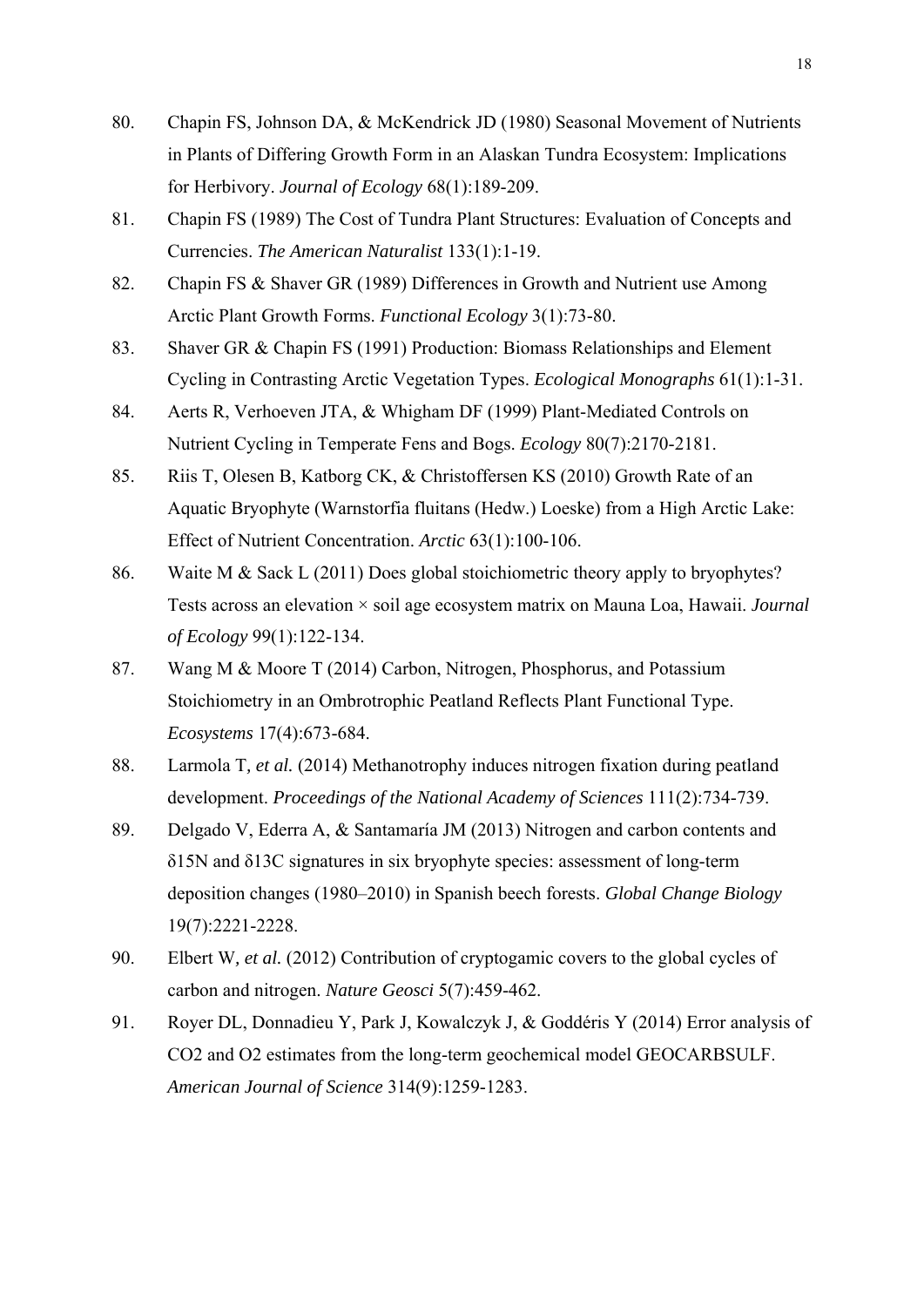## **Figure legends**

**Fig. 1**. Global changes during the Ordovician, Silurian, and Devonian Periods. The rise of non-vascular plants (indicated by cryptospore diversity (32)) then vascular plants (indicated by trilete spore diversity (18)) overlaps with the first appearances of fossil charcoal (table S1);  $F =$  fossils, black dots = inertinite in coal,  $nd =$  none detected. Molybdenum isotope data (9) indicate oxygenation of the deep ocean, following an uncertain trajectory ~440-390 Ma; black circles = euxinic shales as defined by Fe-speciation, white circles = euxinic shales as defined by Mo-enrichment, grey triangles = ferruginous shales as defined by Fe-speciation, blue area = isotope offset from oceanic input that requires a substantial Mn-oxide sink in the deep oceans. The carbonate carbon isotope record (17) (red dots, black line is a smoothed spline fit) indicates elevated organic carbon burial ( $\delta^{13}$ C ~2‰) ~445-410 Ma. Cm=Cambrian, Fu=Furongian, Llan=Llandovery, W=Wenlock, L=Ludlow, P=Pridoli.

**Fig. 2.** Predicted Late Ordovician (445 Ma) net primary production (NPP). Result from ecophysiological model of cryptogamic vegetation cover driven by simulated Late Ordovician (445 Ma) climate, atmospheric  $CO_2 = 8$  PAL, and atmospheric  $O_2 = 0.6$  PAL (14) vol.%), with no ice sheet mask. Simulated global NPP =  $18.7$  GtC yr<sup>-1</sup>.

**Fig. 3.** Predictions of mid-Paleozoic global carbon cycle change due to early plants from the updated COPSE model: **a.** Net primary production (NPP); **b.** Organic carbon burial (both terrestrial and marine derived material); **c.** Carbonate carbon isotope record  $(\delta^{13}C)$ ; **d.** Atmospheric O<sub>2</sub>. Note that fossil charcoal 420-400 Ma indicates  $O_2 > 0.66$ -0.77 PAL. (Further results of the same model runs are in figures S3 and S5.) Black dashed = original baseline model run. Blue = early plant colonization  $(C/P=1000)$ . Cyan = early plant colonization  $+C/P=2000$ . Magenta = early plant colonization + biotic effects on silicate weathering (C/P=1000). Green = early plant colonization + C/P=2000 + biotic effects on silicate weathering. Yellow = early plant colonization + biotic effects on silicate weathering + 50% increase in P weathering. Red = early plant colonization +  $C/P=2000$  + biotic effects on silicate weathering  $+ 25\%$  increase in P weathering. Black = early plant colonization  $+$  $C/P=2000 + biotic$  effects on silicate weathering + spikes of P weathering.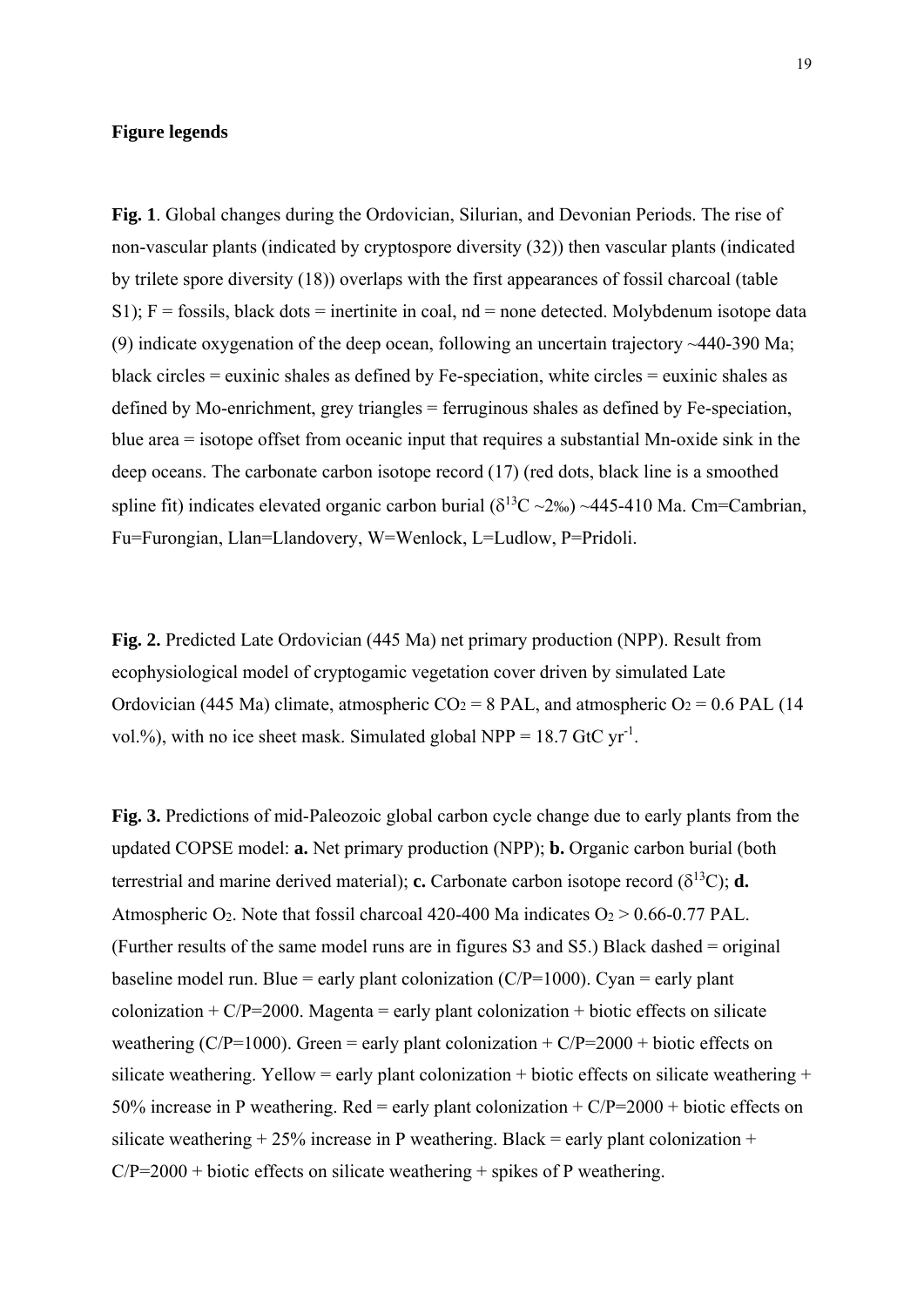

#### Abundance and presence of some ecologically important plants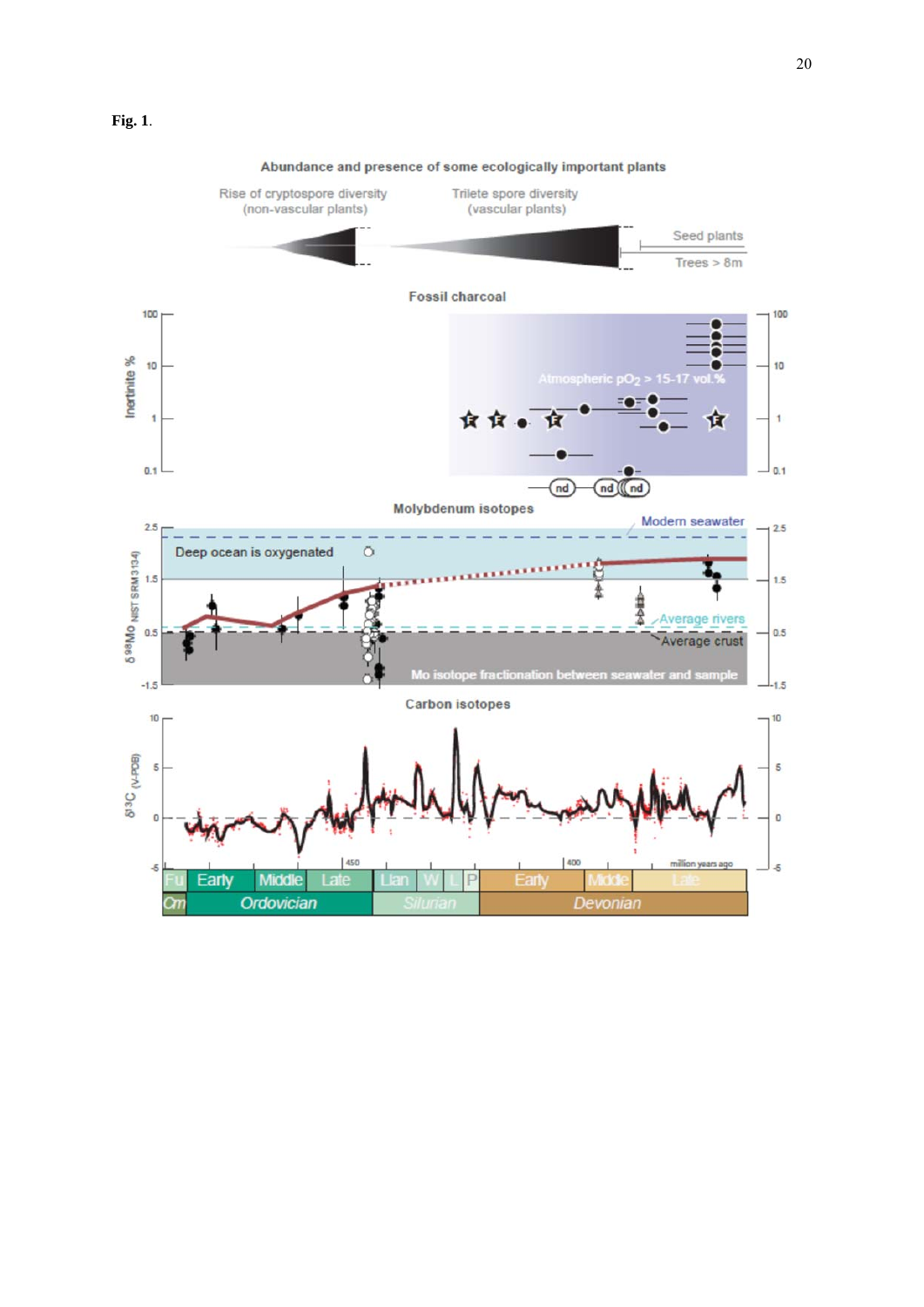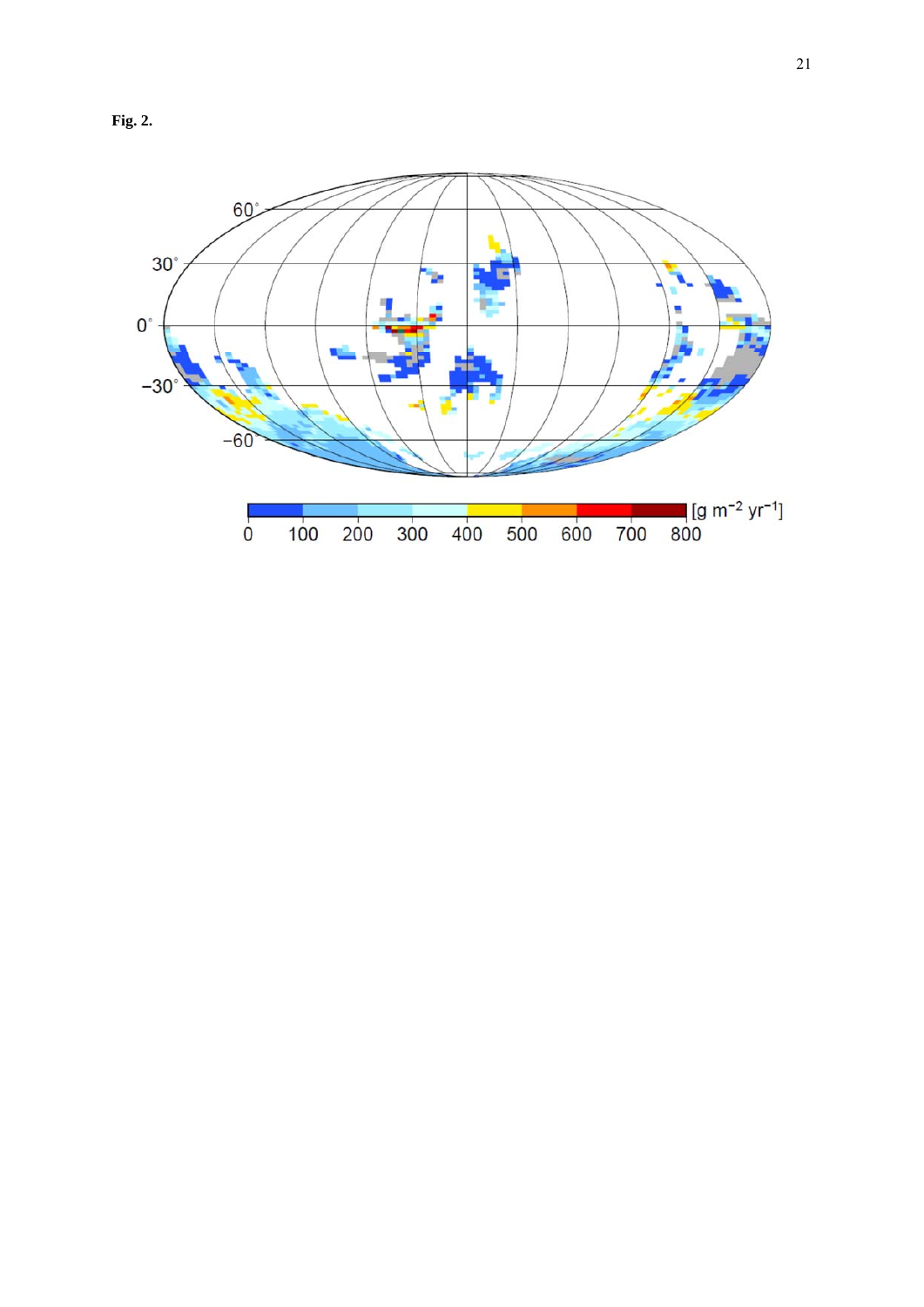

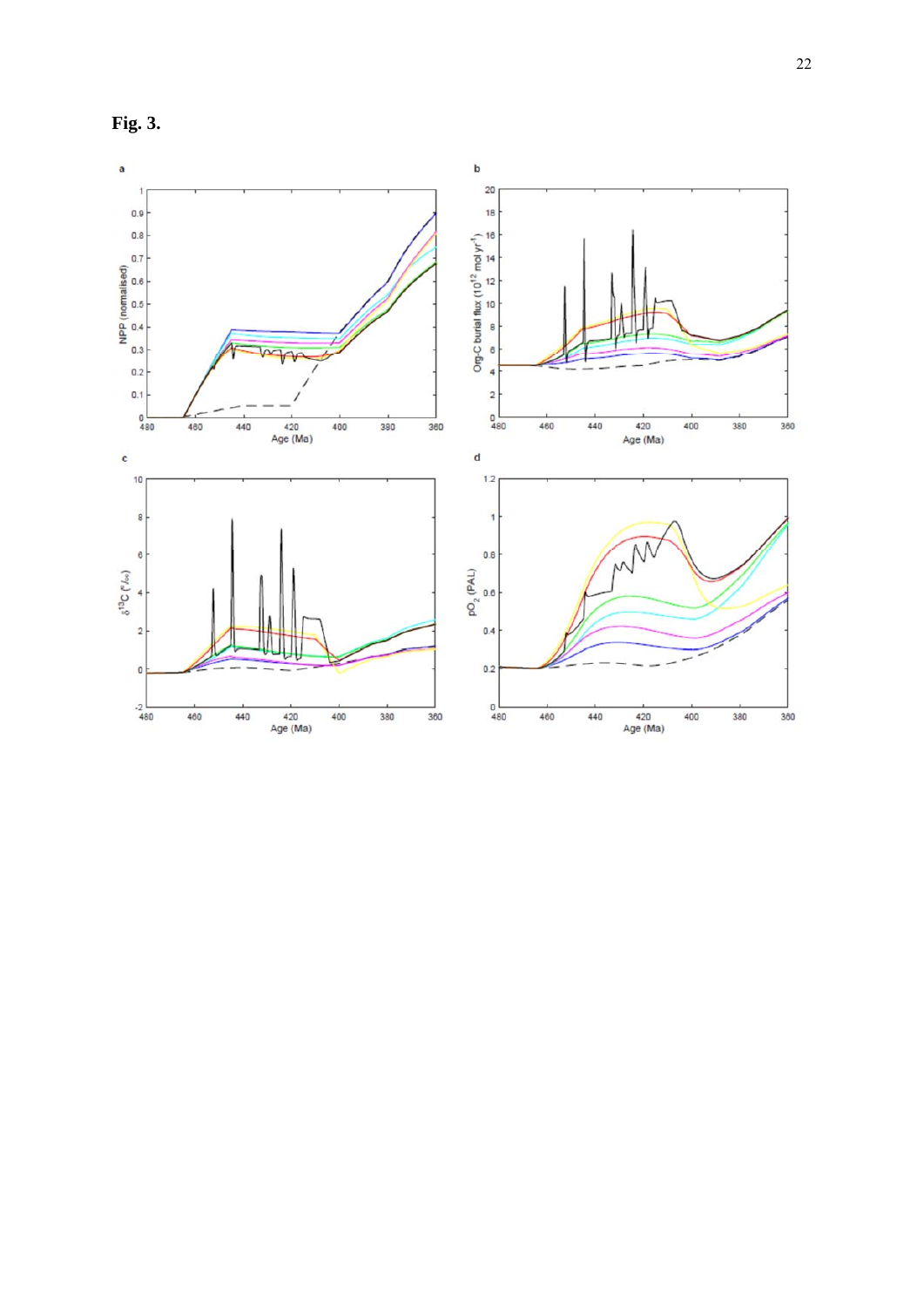#### **SI Materials and Methods**

**Biological forcing scenarios.** We use several different runs of the COPSE model, in which we alter individually and in combination the different biological forcing factors, to explore the potential effects of early plants. The scenarios are based on previous work (20) but updated and extended to span the interval of the Late Ordovician-Silurian-Early Devonian. Our reference scenario is:

(**B**) Baseline run: This is the original model (10) prescription of changing solar, geological and biological forcing over the focal interval. This includes very subtle early plant colonization  $E = 0 \rightarrow 0.02$  over 465-440 Ma, constant until 420 Ma, then  $E = 0.02 \rightarrow 0.15$  over 420-400 Ma, which is combined with  $W = 0 \rightarrow 0.02$  over 465-440 Ma, constant until 420 Ma, then  $W = 0.02 \rightarrow 0.1$  over 420-400 Ma. As *E* and *W* are effectively multiplied together in the weathering equations of the model (10), the resulting effects on weathering are tiny. However, the rise of  $E$  combined with  $C/P = 1000$  causes a small burial flux of terrestrial organic matter  $\sim 0.2x10^{12}$  mol/yr up to 420 Ma, rising to  $\sim 1.2x10^{12}$  mol/yr at 400 Ma and  $\sim$ 1.5x10<sup>12</sup> mol/vr at 390 Ma. This has no significant effect on O<sub>2</sub> until after 420 Ma, but it does cause  $O_2$  to rise from 0.22-0.23 PAL at 420-410 Ma to ~0.26 PAL at 400 Ma and ~0.31 PAL at 390 Ma. (For this reason the effect of the following scenarios on  $O_2$  tends to be greatest at 420-410 Ma.)

In adjusting from the reference scenario we first add:

(**E**) Early plant colonization: The forcing parameter *E* was altered to explore the effects of early plant evolution/colonization. We assume:  $E = 0$  up to 465 Ma then linear rise to  $E =$ 0.15 at 445 Ma, remaining constant until 400 Ma, where it joins with the original scenario. This is the same magnitude of change in *E* as in (20) but is slightly later in timing (previously the increase in *E* was imposed over 475-460 Ma), partly reflecting updates to the geologic timescale for this interval.

We then add different biological effects to scenario (E), either individually or in combination:

(**CP**) Effects on C/P burial ratio: The molar C/P burial ratio of terrestrially-derived organic matter was altered to explore the effects of the high C/P ratio observed in extant bryophytes and the peats that they produce (table S3). We assume an increase from  $C/P = 1000$  to  $C/P = 1000$ 2000 over 465-445 Ma, constant thereafter, which re-joins the original scenario at 345 Ma. (Later on C/P declines to 1000 which is assumed to be due to the evolution of lignin degrading fungi and a decline in coal-producing peatlands.)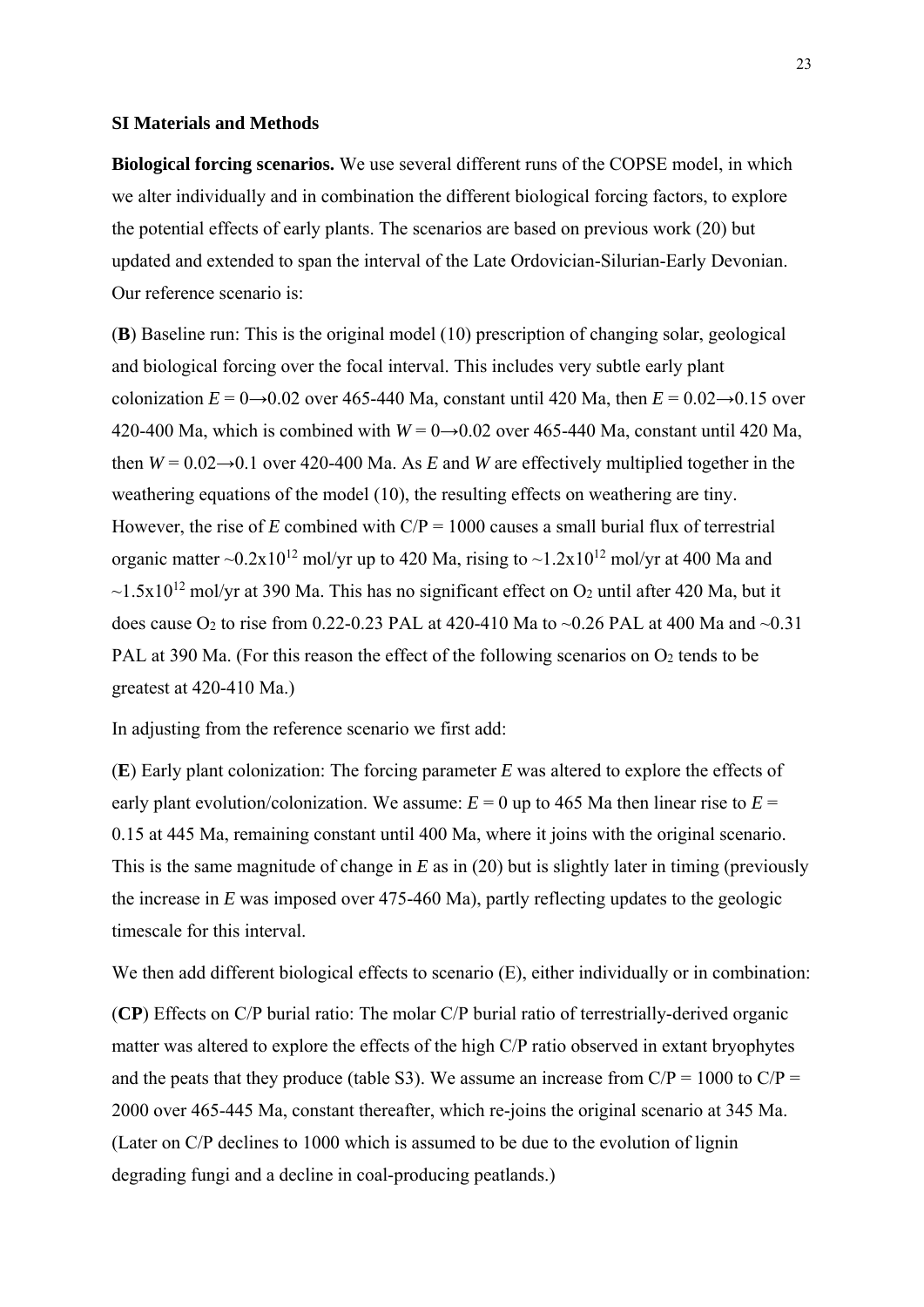(**W**) Effects on silicate (and carbonate) weathering: The forcing parameter *W* was altered to explore the effects of early plant enhancement of silicate (and carbonate) weathering. We assume:  $W = 0$  up to 465 Ma then linear rise to  $W = 0.75$  at 445 Ma, then constant, re-joining the original scenario at  $\sim$ 300 Ma. This is the same increase in *W* as in (20) just somewhat later in timing.

(**F**) Effects on phosphorus weathering: The forcing parameter *F* was increased to explore the effects of selective weathering of phosphorus by early plants in an attempt to try and reproduce the timing of key changes in the  $\delta^{13}$ C record. We explore several variants:

(**i**) In an attempt to capture the +2‰ plateau in  $\delta^{13}$ C we assume:  $F = 1$  up to 465 Ma then linear rise to  $F = 1.5$  at 445 Ma, held constant over 445-410 Ma, then a linear reduction back to  $F = 1$  at 400 Ma.

(**ii**) As (i) but increasing to  $F = 1.25$  (for use with  $C/P = 2000$ ).

(**iii**) Spikes of phosphorus weathering: Sharp increases then decreases of phosphorus weathering were introduced to reproduce the positive excursions in the  $\delta^{13}C$  record known as the 'GICE', 'HICE', 'Ireviken', 'Mulde', 'Lau', and 'Klonk' events, and a pronounced early Devonian positive excursion. These short duration perturbations are conceived here as possible phases of land colonization involving weathering of relatively bare rock terrains, followed by the establishment of phosphorus recycling soil systems with an attendant drop in the flux of phosphorus weathering. Their timing and duration was based on the latest carbon isotope stratigraphy(17). The spikes we impose are: (GICE)  $F = 1 \rightarrow 2.5 \rightarrow 1$  over 453→452.5→452 Ma, (HICE) *F* = 1→3.5→1 over 445→444.5→444 Ma, (Ireviken) *F* = 1→2→2→1 over 433.25→433→432→431.5 Ma, (Mulde) *F* = 1→1.5→1 over 430→429→428 Ma, (Lau) *F* = 1→3→1 over 424.75→424.25→423 Ma, (Klonk) *F* = 1→2.25→1 over 420→419→418 Ma, (early Devonian) *F* = 1→1.5→1.5→1 over 416→415→408→404 Ma. (The early 'GICE' and 'HICE' spikes contrast in timing and duration somewhat from ref. (20) where  $F = 1 \rightarrow 2 \rightarrow 1$  over  $460 \rightarrow 458 \rightarrow 456$  Ma, and  $F =$ 1→3→1 over 447→445→443 Ma, due to updates of the geological timescale and carbon isotope stratigraphy in this interval.)

Results for these scenarios are given in figures 3, S3, S5, and some are given in table S5 where changes in total organic carbon burial flux (F<sub>Org-C</sub>),  $\delta^{13}$ C and atmospheric CO<sub>2</sub> are given at 445 Ma, which is typically a minor peak in  $F_{Org-C}$  and the time of maximum change in  $\delta^{13}$ C and atmospheric CO<sub>2</sub>, whereas quoted peak changes in atmospheric O<sub>2</sub> occur later.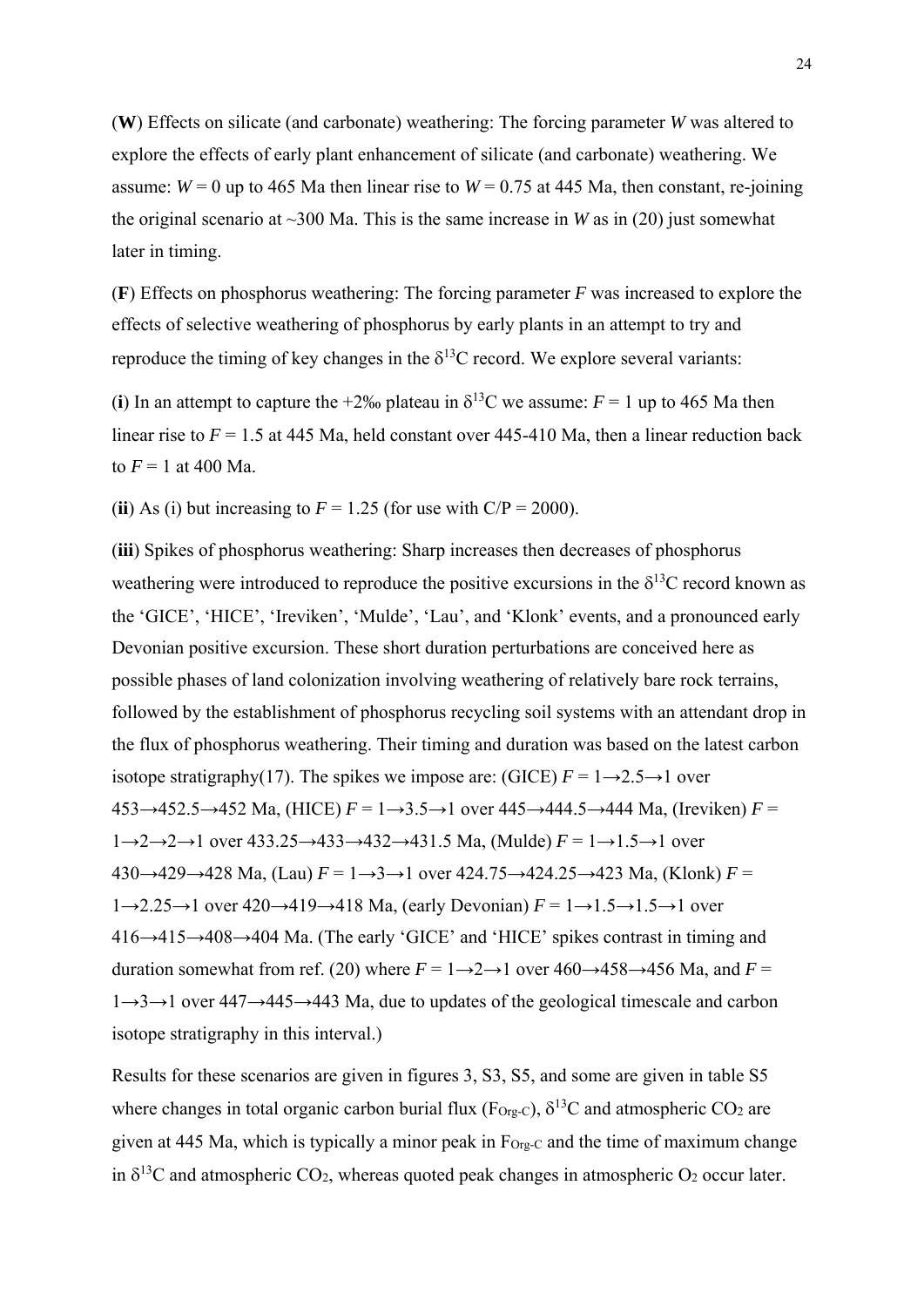**Geological forcing sensitivity analysis.** The original geologic forcing scenario over the late Ordovician-Silurian-early Devonian (460-400 Ma) has a generally high level of degassing *D*  $\sim$ 1.5 (with a slight rise and then fall) relative to today, consistent with it being an interval of high levels of volcanic activity and formation of subduction zones. The original uplift forcing *U* is more variable dropping from  $U \sim 1.08$  at 470 Ma, to a minimum  $U = 0.84$  at 440 Ma, increasing to a maximum  $U = 1.04$  at 410 Ma, then dropping again to  $U \sim 0.8$  at 390-380 Ma. This two peak structure can be related to the main phases of mountain building of the Taconic orogeny and the Caledonian (Acadian) orogeny, separated by a more quiescent interval in the early Silurian. However, the imposed drop in uplift *U* in the Mid to Late Ordovician, was originally inferred from a significant drop in the  $87\text{Sr}}/86\text{Sr}$  composition of seawater, which could also have been due to extensive weathering of volcanic rocks with low  $87\text{Sr}/86\text{Sr}$ composition, at a time of significant ongoing uplift associated with the Taconic orogeny.

To explore the consequences of uncertainty in the geologic (degassing and uplift) forcing of the model, we undertake a sensitivity analysis based on that conducted by Royer et al. (91) using the GEOCARBSULF model, but with an expanded uncertainty range. Their uncertainty range on spreading rate over time, which is equivalent to degassing, is  $+/-17.5\%$ , whereas for dependence of weathering on relief, which is equivalent to uplift, it is only +/-8% (because the GEOCARBSULF model tends to crash under wider ranges in input parameters). We opt for a consistent +/-20% uncertainty range on both parameters, *D* and *U*, either side of the best guess trajectories for them from (91). The default degassing trajectory is similar to the original COPSE degassing forcing, whereas the default uplift trajectory is much smoother and only captures very long timescale variation with the supercontinent cycle. Nevertheless, a +/-20% uncertainty range produces an envelope which encompasses the more temporally variable original COPSE uplift forcing (figure S4a,b).

With the central estimates for degassing and uplift forcing from Royer et al. (91), the baseline run of the model is subtly altered during the focal interval 480-380 Ma (figure S4c-f), due to the smoothing out of the uplift forcing, but the effects on organic carbon burial,  $\delta^{13}C$  $(<0.1\%)$ , and atmospheric  $O<sub>2</sub>(<0.02 \text{ PAL})$  are small. Results of the sensitivity analysis for varying geological forcing are summarized in table S4, where all results are given relative to the original baseline (including the effects of the new baseline geological forcing relative to the original baseline). Again, changes in total organic carbon burial flux ( $F_{Org-C}$ ),  $\delta^{13}C$  and atmospheric  $CO<sub>2</sub>$  are given at 445 Ma, whereas changes in atmospheric  $O<sub>2</sub>$  are given at 410 Ma, which is typically close to the time of maximum change in  $O_2$ .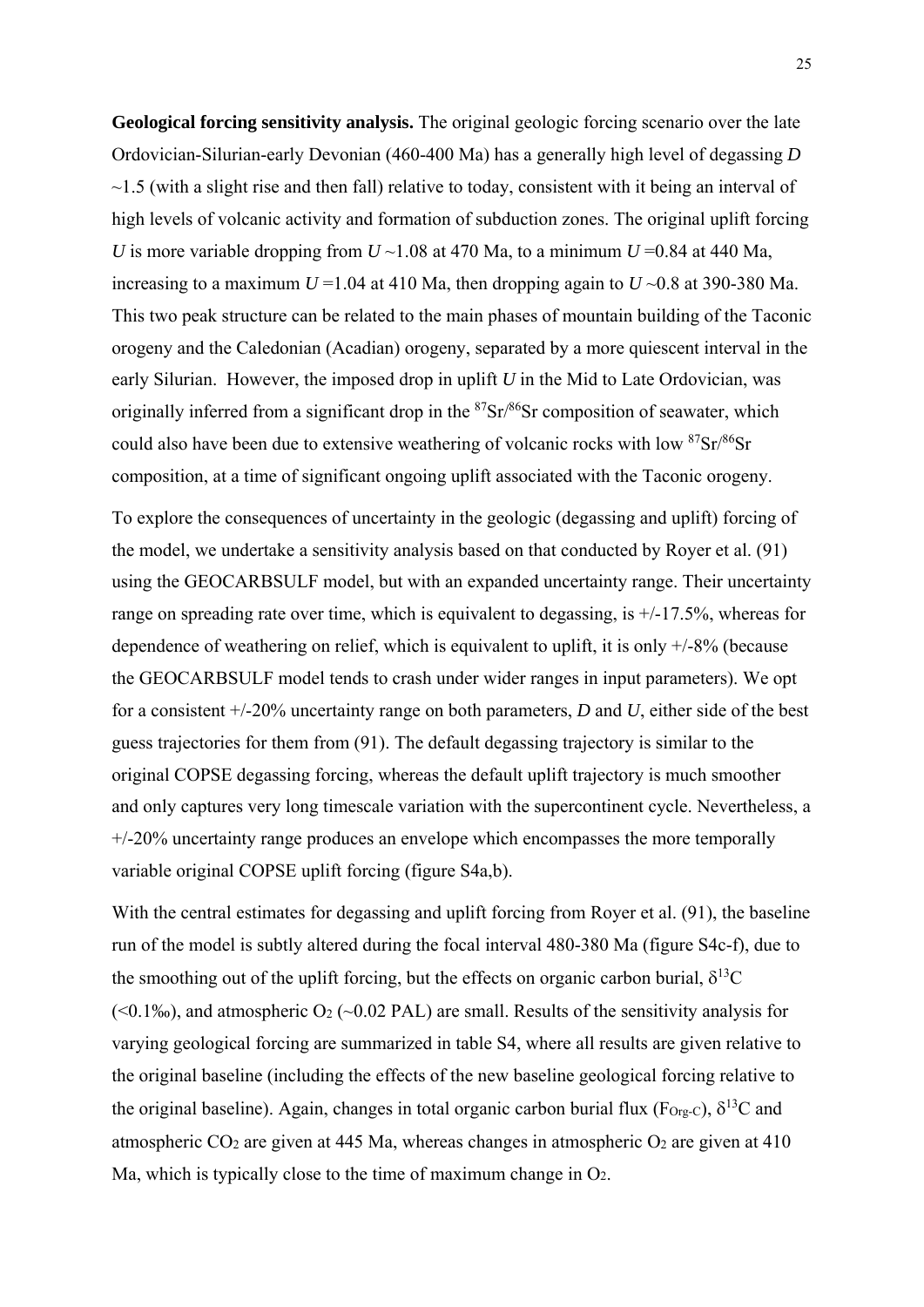**Sensitivity to initial O<sub>2</sub> level (and feedback structure).** To explore the consequences of uncertainty in the feedback structure of the model, which in turn affects the initial atmospheric  $O_2$  level, we include an anoxia sensitivity of the  $C/P$  burial ratio of marine organic matter  $(37)$ , which acts as a negative feedback on variations in atmospheric  $O<sub>2</sub>$ . This is equivalent to 'run 2' of the original model (10). Including this feedback increases the baseline Paleozoic atmospheric  $O_2$  level in the model by  $\sim 0.3$  PAL (e.g. from 0.23 PAL to 0.54 PAL at 420 Ma), by increasing organic carbon burial (and with that  $\delta^{13}$ C). From this alternative baseline  $O_2$  (and corresponding feedback structure) we explore the same range of biological forcing scenarios detailed above and in the main paper, with the results presented in table S5.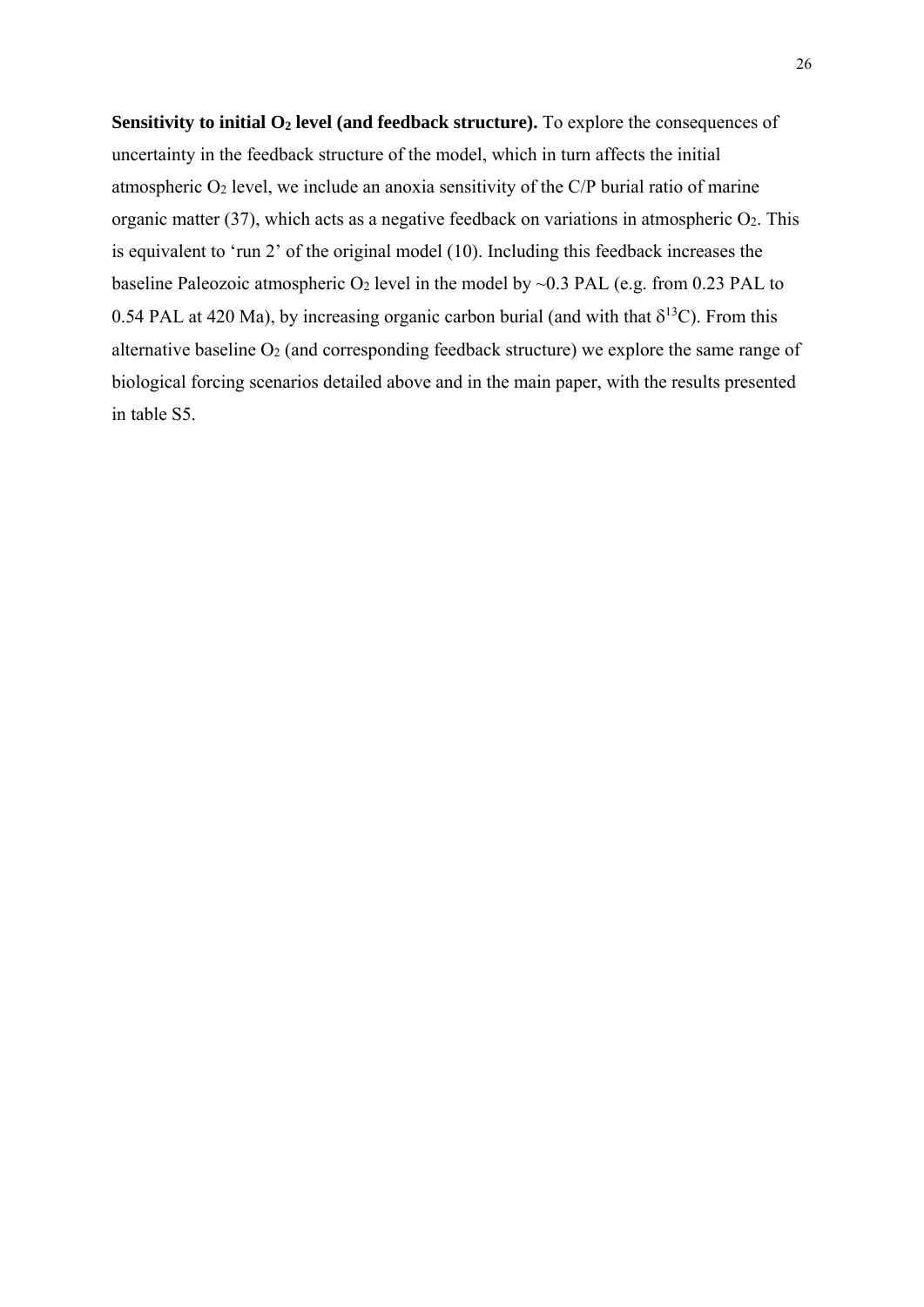#### **Supplementary Figure Legends**

**Fig. S1.** Dependence of predicted Late Ordovician global net primary productivity (NPP) on atmospheric CO<sub>2</sub> and resultant climate state (assuming atmospheric  $O_2 = 0.6$  PAL or 14 vol.%, and no substantive ice sheet cover).

**Fig. S2.** Predicted Late Ordovician (445 Ma) net primary production (NPP) constrained by ice sheet cover. Result from ecophysiological model of cryptogamic vegetation cover driven by simulated Late Ordovician (445 Ma) climate, atmospheric  $CO_2 = 8$  PAL, and atmospheric  $Q_2 = 0.6$  PAL (14 vol.%), with extensive ice sheet mask (grey-blue). Global NPP = 10.5 GtC  $yr^{-1}$ .

**Fig. S3.** Additional results for the central set of COPSE model runs (as in figure 3): **a.** Atmospheric CO2; **b.** Global temperature; **c.** Phosphorus weathering flux; **d.** Other weathering fluxes; carbonate (upper), silicate (middle), oxidative (lower). Key as in figure 3.

**Fig. S4.** Uncertainty ranges on the geologic forcing factors degassing and uplift and their effects on model predictions: **a.** Degassing; **b.** Uplift; **c.** Total organic carbon burial; **d.** Carbonate carbon isotope record  $(\delta^{13}C)$ ; **e.** Atmospheric O<sub>2</sub>; **f.** Atmospheric CO<sub>2</sub>. Original model forcing scenario (black dashed line) compared with Royer central estimates (blue), and extreme combinations of weak degassing and strong uplift (green), and strong degassing and weak uplift (red).

**Fig. S5.** Sulfur cycle results for the central set of COPSE model runs (as in figure 3): **a.**  Pyrite sulfur burial flux; **b.** Marine sulfate sulfur isotope record  $(\delta^{34}S)$ ; **c.** Ocean sulfate concentration, [SO4]; **d.** Ratio of marine organic carbon burial to marine pyrite sulfur burial. Key as in figure 3.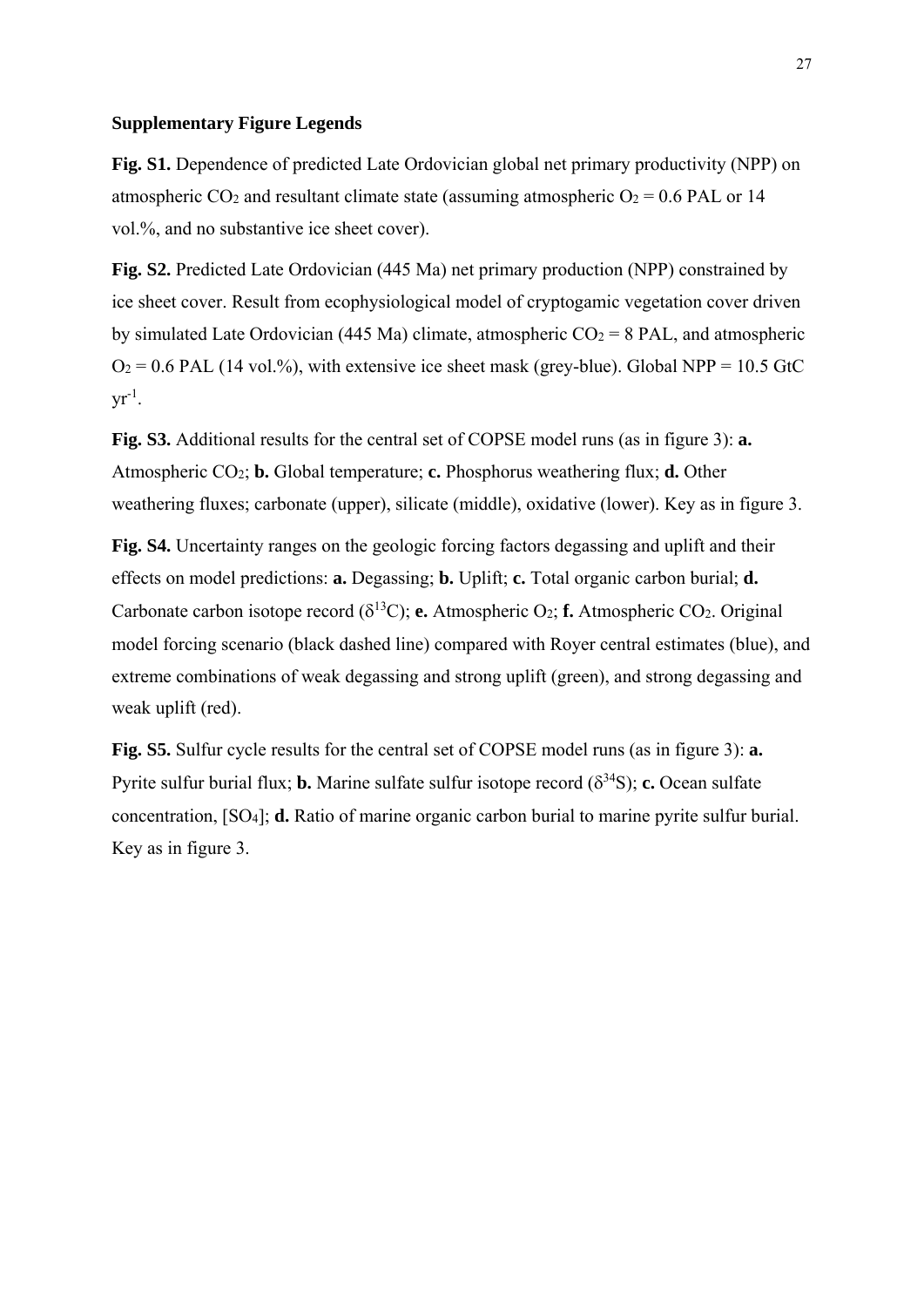| Ref.      | $2^{\circ}$ | Type               | Stratigraphy                       | Stage                      | Age (Ma)    | Location                    | $\mathbf n$              | Inertinite<br>$(\%$ mmf) |
|-----------|-------------|--------------------|------------------------------------|----------------------------|-------------|-----------------------------|--------------------------|--------------------------|
| (11)      | (12, 44)    | Fossils            | Platyschima Shale Mbr, Downton Fm  | <b>Basal Pridoli</b>       | 423.0-419.2 | Ludford Lane, Ludlow, UK    |                          |                          |
| (48, 49)  | (12, 44)    | Fossils            | Ditton Gp                          | Early Lochkovian           | 419.2-410.8 | N. Brown Clee Hill, UK      |                          |                          |
| (50, 51)  | (12)        | Fossils            |                                    | Pragian/Emsian             | 410.8-393.3 | KTB core, Bavaria, Germany  |                          |                          |
| (28)      |             | Coaly shale        | Val d'Amour Fm                     | Pragian                    | 410.8-407.6 | New Brunswick, Canada       | 4                        | 0.8                      |
| (28)      |             | Coaly shale        | Campbellton Fm                     | Emsian                     | 407.6-393.3 | New Brunswick, Canada       | 4                        | $0.0\,$                  |
| (45)      | (45)        | Coal               | L'Anse-a-Brillant coal             | Early Emsian               | 407.6-393.3 | Canada, Gaspe, Tar Point    |                          | 0.2                      |
| (52)      | (46)        | Fossil             |                                    | Emsian                     | 407.6-393.3 | Bad Munstereifel, Germany   |                          | 1.5                      |
| (53)      | (47)        | Coal               | Wapsinicon Fm, Davenoport Mbr      | Eifelian                   | 393.3-387.7 | Illinois, USA               | $\overline{\mathbf{3}}$  | 0.0                      |
| $(54-57)$ | (45, 46)    | Coal               | Barzas coal                        | Eifelian-Givetian          | 393.3-382.7 | Barzas, Estonia             | $\overline{\mathcal{A}}$ | 1.5                      |
| (58)      | (47)        | Coal               | Nannyara Sandstone                 | Givetian                   | 387.7-382.7 | Carnarvon Basin, Australia  |                          | 2.0                      |
| (58)      | (47)        | Coal               | Nannyara Sandstone                 | Givetian                   | 387.7-382.7 | Carnarvon Basin, Australia  |                          | 0.0                      |
| (59)      | (47)        | Coal               | Hujiersite Fm                      | Givetian                   | 387.7-382.7 | North Xinjiang, China       |                          | 0.0                      |
| (60)      | (45)        | Coal               |                                    | Givetian                   | 387.7-382.7 | China                       |                          | 0.0                      |
| (61)      | (45, 46)    | Coal               |                                    | Givetian                   | 387.7-382.7 | Luquan, Yunnan, China       | 8                        | 0.1                      |
| (52)      | (45, 46)    | Coal               |                                    | Givetian-Frasnian boundary | 382.7       | Mimerdalen, Spitsbergen     |                          | 0.0                      |
| $(62-65)$ | (12, 44,    | Coal               | Weatherall Fm                      | Late Givetian-Mid Frasnian | 387.7-372.2 | W. Melville Island, Canada  | 8                        | 1.3                      |
|           | 45)         |                    |                                    |                            |             |                             |                          |                          |
| $(62-65)$ | (12, 44,    | Coal               | Hecla Bay Fm                       | Late Givetian-Mid Frasnian | 387.7-372.2 | W. Melville Island, Canada  | 13                       | 2.3                      |
|           | 45)         |                    |                                    |                            |             |                             |                          |                          |
| $(62-65)$ | (12, 44,    | Coal               | Beverley Inlet Fm                  | Early-Middle Frasnian      | 382.7-372.2 | W. Melville Island, Canada  | 6                        | 0.7                      |
|           | 45)         |                    |                                    |                            |             |                             |                          |                          |
| (66)      | (47)        | Coal               | Roedvika Fm, Tunheim Mbr, Seam A   | Late Famennian             | 372.2-358.9 | Bjornoya, Norway            | 11                       | 36.7                     |
| (66)      | (47)        | Coal               | Roedvika Fm, Tunheim Mbr, Seam B   | Late Famennian             | 372.2-358.9 | Bjornoya, Norway            | 7                        | 61.9                     |
| (67)      | (12)        | <b>Black</b> shale | Huron Shale Mbr, New Albany Shale  | Famennian (oldest)         | 372.2-358.9 | D6 core, Kentucky, USA      | 40                       | 10.3                     |
| (67)      | (12)        | <b>Black</b> shale | Three Lick Bed, New Albany Shale   | Famennian (middle)         | 372.2-358.9 | D6 core, Kentucky, USA      | 3                        | 17.8                     |
| (67)      | (12)        | <b>Black</b> shale | Cleveland Shale Mbr, New Albany S. | Famennian (youngest)       | 372.2-358.9 | D6 core, Kentucky, USA      | 17                       | 23.7                     |
| (44)      | (44)        | <b>Black</b> shale | New Albany Shale, Ohio Shale       | Famennian                  | 372.2-358.9 | IRQ, D4, D6, OHLO2 cores    |                          |                          |
| (68)      | (44)        | <b>Black</b> shale | Hangenberg Black Shale             | Latest Famennian           | 372.2-358.9 | Kowala Quarry, Poland       |                          |                          |
| (44)      | (44)        | Fossils            | Hampshire Fm                       | Famennian                  | 372.2-358.9 | Elkins, West Virginia, USA  |                          |                          |
| (69)      | (12, 44)    | Fossils            | Duncannon Mbr, Catskill Fm         | Famennian 2c               | 372.2-358.9 | Red Hill, Pennsylvania, USA |                          |                          |
| (70)      | (12)        | Fossils            | Hangenberg Sandstein               | Late Famennian             | 372.2-358.9 | Oese, Sauerland, Germany    |                          |                          |
| (71)      | (12, 44)    | Fossils            | Knoppenbissen Fm                   | Famennian                  | 372.2-358.9 | Refrath 1 Borehole, Germany |                          |                          |
| (72)      | (44)        | Fossils            | Evieux Fm, Condroz Gp              | Late Famennian             | 372.2-358.9 | 3 quarries, Belgium         |                          |                          |

Table S1. Compilation of the Silurian-Devonian charcoal record showing primary sources (Ref.) and existing compilations (2°) used.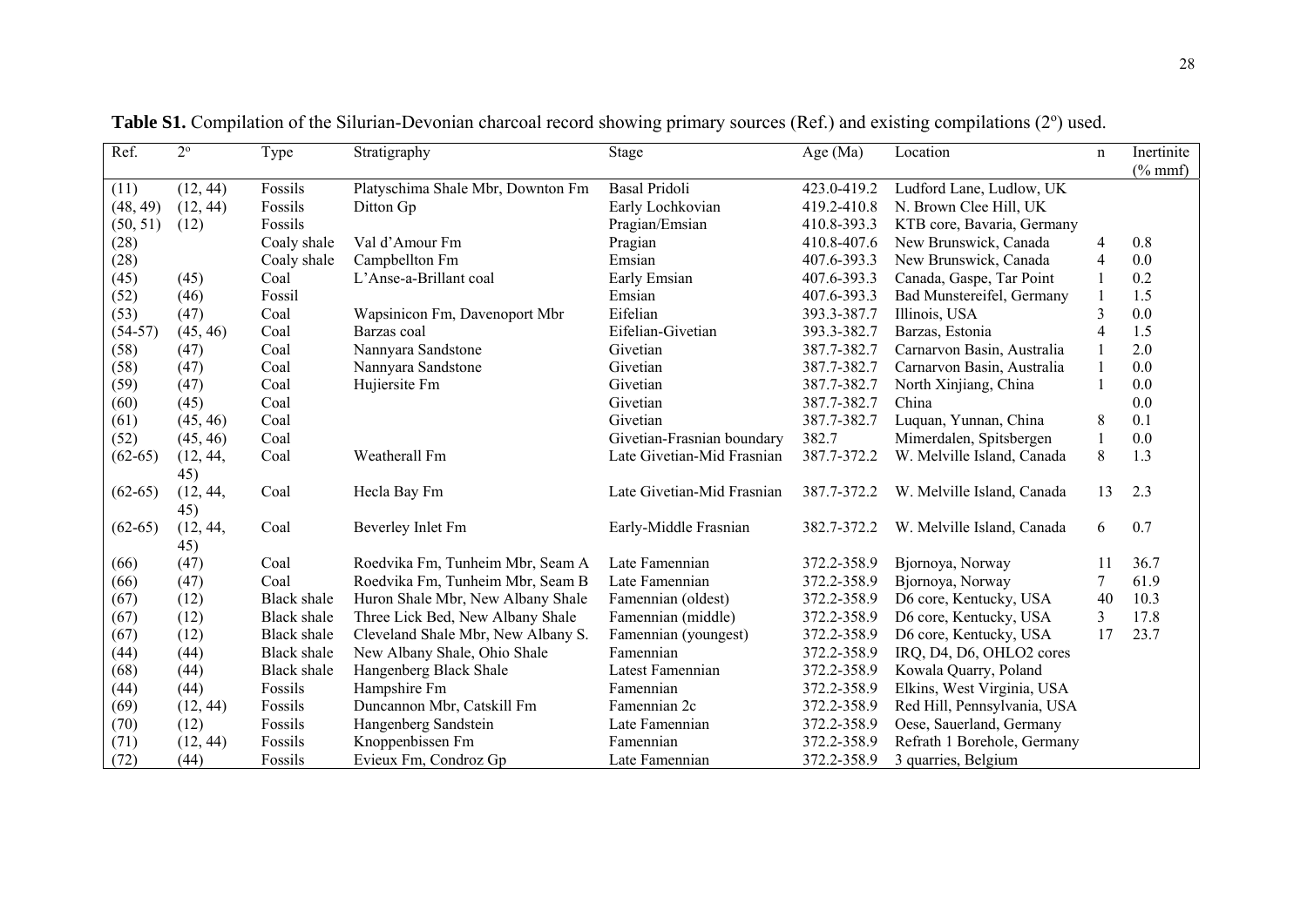|                       | O <sub>2</sub> (PAL) |      |      |  |  |  |  |
|-----------------------|----------------------|------|------|--|--|--|--|
| CO <sub>2</sub> (PAL) | 0.2                  | 0.6  | 1.0  |  |  |  |  |
|                       | 8.0                  | 7.8  | 7.7  |  |  |  |  |
| 8                     | 19.4                 | 18.7 | 18.3 |  |  |  |  |
| 16                    | 28.1                 | 27.1 | 26.5 |  |  |  |  |

**Table S2.** Sensitivity of predicted Late Ordovician global net primary productivity (NPP in GtC  $yr^{-1}$ ) to atmospheric  $O_2$  and  $CO_2$  combinations (assuming no substantive ice sheet cover).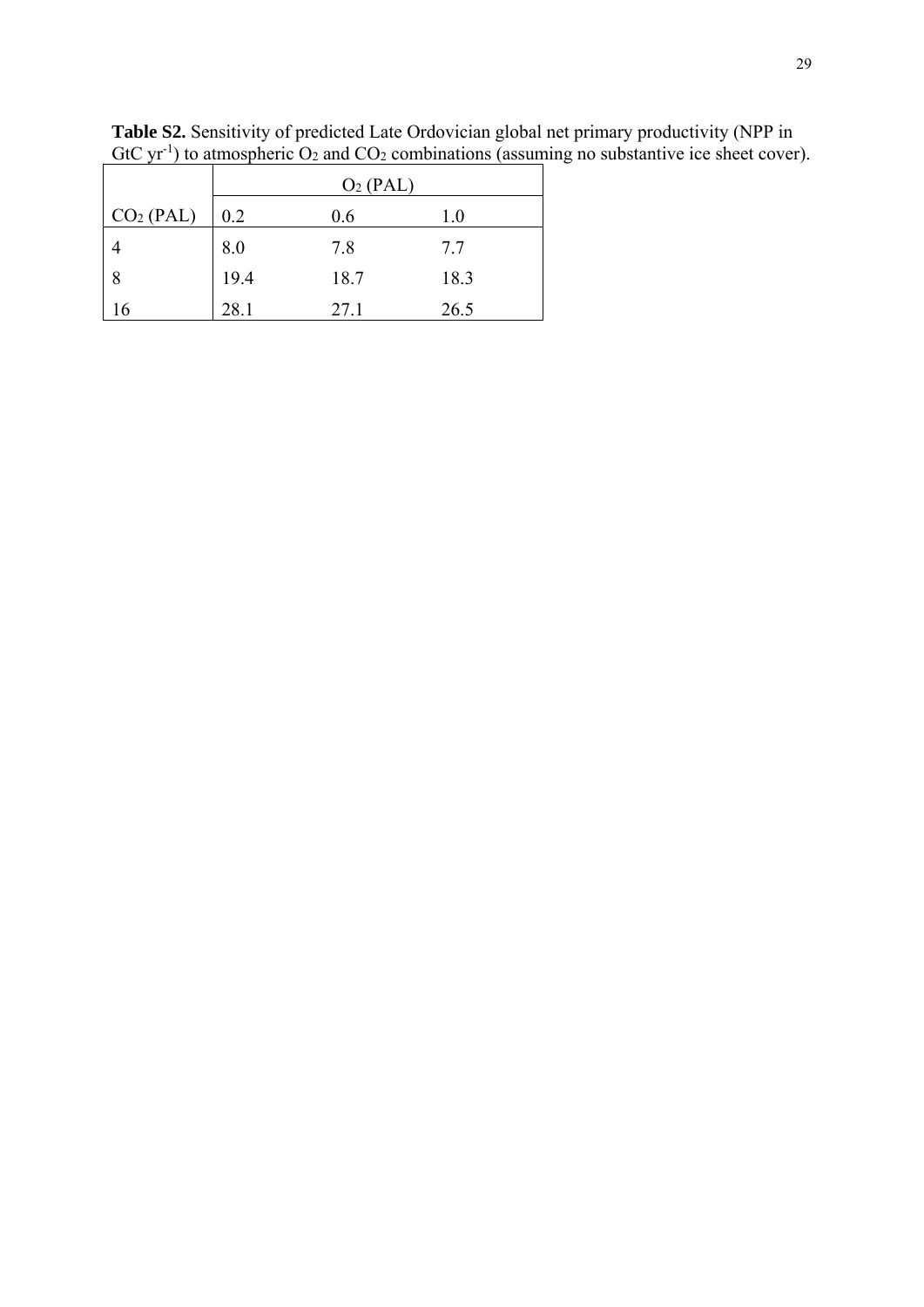| Species/identifier                         | $\mathbf n$    | mg P/g        | mg C/g  | $C/P$ mass | $C/P$ molar | Ref. |
|--------------------------------------------|----------------|---------------|---------|------------|-------------|------|
|                                            |                | biomass       | biomass |            |             |      |
| Aulacomnium spp.                           | 6              | 0.8           | 430*    | 540        | 1400        | (80) |
| Polytrichum spp. + Pogonatum spp           | 6              | 0.7           | $430*$  | 610        | 1600        | (80) |
| Aulacomnium turgidum                       |                | 1             | 430*    | 430        | 1100        | (81) |
| Hylocomium splendens                       |                | 0.9           | 430*    | 480        | 1200        | (81) |
| Aulacomnium turgidum                       | 4              | 1.2           | 430*    | 360        | 920         | (82) |
| Hylocomium splendens                       | 4              | 1.1           | $430*$  | 390        | 1000        | (82) |
| Sphagnum rubrum                            | $\overline{4}$ | 0.8           | 430*    | 540        | 1400        | (82) |
| bryophyte (tussock site)                   |                | 1             | 430*    | 540        | 1400        | (83) |
| bryophyte (shrub site)                     |                | 0.8           | 430*    | 330        | 850         | (83) |
| bryophyte (wet site)                       |                | 1.3           | 430*    | 310        | 790         | (83) |
| bryophyte (heath site)                     |                | 1.4           | 430*    | 860        | 2200        | (83) |
| Sphagnum spp.                              | 43             | 0.56          | $430*$  | 770        | 2000        | (84) |
| Warnstorfia fluitans                       |                | $0.5 - 2.4$   | 410-470 | 550-950    | 1400-2400   | (85) |
| 12 species across altitudes $\&$ soil ages |                | $0.33 - 0.63$ |         | 729-1550   | 1900-4000   | (86) |
| <i>Sphagnum</i> spp.                       |                | $0.6 - 0.8$   |         | 700-1000   | 1800-2600   | (87) |
| Sphagnum spp. (foliage)                    |                |               |         | 794        | 2050        | (34) |
| <i>Sphagnum</i> spp. (litter)              |                |               |         | 911        | 2350        | (34) |
| Sphagnum spp. (peat)                       |                |               |         | 1285       | 3310        | (34) |
| Sphagnum (meadow)                          |                | 1             |         | 515        | 1330        | (88) |
| Sphagnum (mesotrophic fen flark)           |                | 1.6           |         | 414        | 1070        | (88) |
| Sphagnum (mesotrophic fen                  |                | 0.8           |         | 733        | 1890        | (88) |
| hummock)                                   |                |               |         |            |             |      |
| Sphagnum (oligotrophic fen flark)          |                | 0.6           |         | 722        | 1860        | (88) |
| Sphagnum (oligotrophic fen                 |                | 0.5           |         | 999        | 2580        | (88) |
| hummock)                                   |                |               |         |            |             |      |
| Sphagnum (fen-bog transition flark)        |                | 0.4           |         | 1376       | 3550        | (88) |
| Sphagnum (fen-bog transition               |                | 0.3           |         | 1655       | 4270        | (88) |
| hummock)                                   |                |               |         |            |             |      |

**Table S3.** Bryophyte C/P ratios from literature review (molar ratios given to 2 s.f. given uncertainty in input data, except where authors provide more precise values).

\*Mean value across 6 bryophyte species from (89)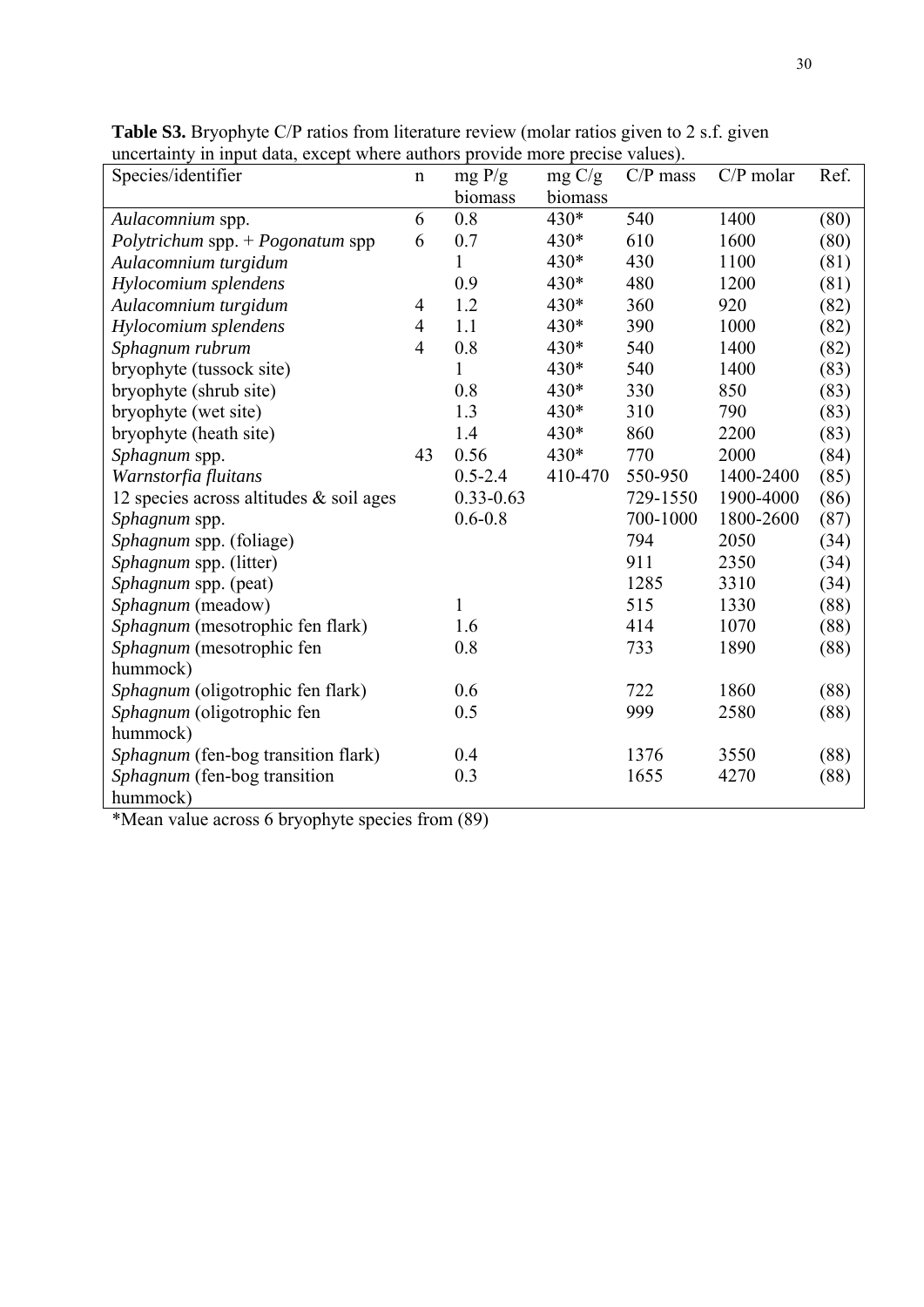| Forcing scenario  | Uplift      | De-<br>gassing | <b>Biology</b> | $F_{\text{Org-}C}$<br>(molyr) | $\Delta \delta^{13}C$<br>$(\%0)$ | $\Delta CO2$<br>(PAL) | $\Delta O_2$<br>(PAL) |
|-------------------|-------------|----------------|----------------|-------------------------------|----------------------------------|-----------------------|-----------------------|
|                   |             |                |                | 445 Ma                        | 445 Ma                           | 445 Ma                | 410 Ma                |
| Original baseline | B           | B              | $\bf{B}$       | $4.1x10^{12}$                 | $\theta$                         | $\mathbf{0}$          | $\overline{0}$        |
| New baseline      | $\mathbf R$ | $\mathbf R$    | $\bf{B}$       | $4.4x10^{12}$                 | $-0.1$                           | $-1.3$                | $-0.01$               |
| Strong uplift     | $R + 20\%$  | $\mathbf R$    | B              | $4.7x10^{12}$                 | $-0.2$                           | $-3.3$                | $-0.04$               |
| Weak uplift       | $R-20%$     | $\mathbf R$    | B              | $4.1x10^{12}$                 | 0.0                              | 1.4                   | 0.03                  |
| Strong degassing  | R           | $R + 20%$      | $\bf{B}$       | $5.0x10^{12}$                 | 0.0                              | 0.8                   | 0.04                  |
| Weak degassing    | $\mathbf R$ | $R-20%$        | B              | $3.8x10^{12}$                 | $-0.2$                           | $-3.7$                | $-0.05$               |
| Strong U, weak D  | $R + 20%$   | $R-20%$        | B              | $4.0x10^{12}$                 | $-0.3$                           | $-5.4$                | $-0.08$               |
| Weak U, strong D  | $R-20%$     | $R + 20%$      | B              | $4.7x10^{12}$                 | 0.1                              | 3.8                   | 0.08                  |
| Original baseline | B           | B              | $E+W+F(i)$     | $8.0x10^{12}$                 | 2.2                              | $-8.4$                | $0.74*$               |
| New baseline      | $\mathbf R$ | $\mathbf R$    | $E+W+F(i)$     | $8.3x10^{12}$                 | 2.0                              | $-9.6$                | 0.72                  |
| Strong uplift     | $R + 20%$   | $\mathbf R$    | $E+W+F(i)$     | $8.9x10^{12}$                 | 1.7                              | $-11$                 | 0.60                  |
| Weak uplift       | $R-20%$     | $\mathbf R$    | $E+W+F(i)$     | $7.6x10^{12}$                 | 2.3                              | $-8.0$                | 0.85                  |
| Strong degassing  | R           | $R + 20%$      | $E+W+F(i)$     | $9.5x10^{12}$                 | 2.3                              | $-8.3$                | 0.89                  |
| Weak degassing    | $\mathbf R$ | $R-20%$        | $E+W+F(i)$     | $7.1x10^{12}$                 | 1.7                              | $-11$                 | 0.51                  |
| Strong U, weak D  | $R + 20%$   | $R-20%$        | $E+W+F(i)$     | $7.5x10^{12}$                 | 1.4                              | $-12$                 | 0.40                  |
| Weak U, strong D  | $R-20%$     | $R + 20%$      | $E+W+F(i)$     | $8.7x10^{12}$                 | 2.6                              | $-6.5$                | 1.01                  |

**Table S4.** Results of sensitivity analysis varying geologic forcing factors (R = Royer et al. (91),  $B = Baseline$ ) with or without early plant forcing scenario.

\*Note: With the original geologic forcing this peak increase in O2 occurs earlier at 417 Ma.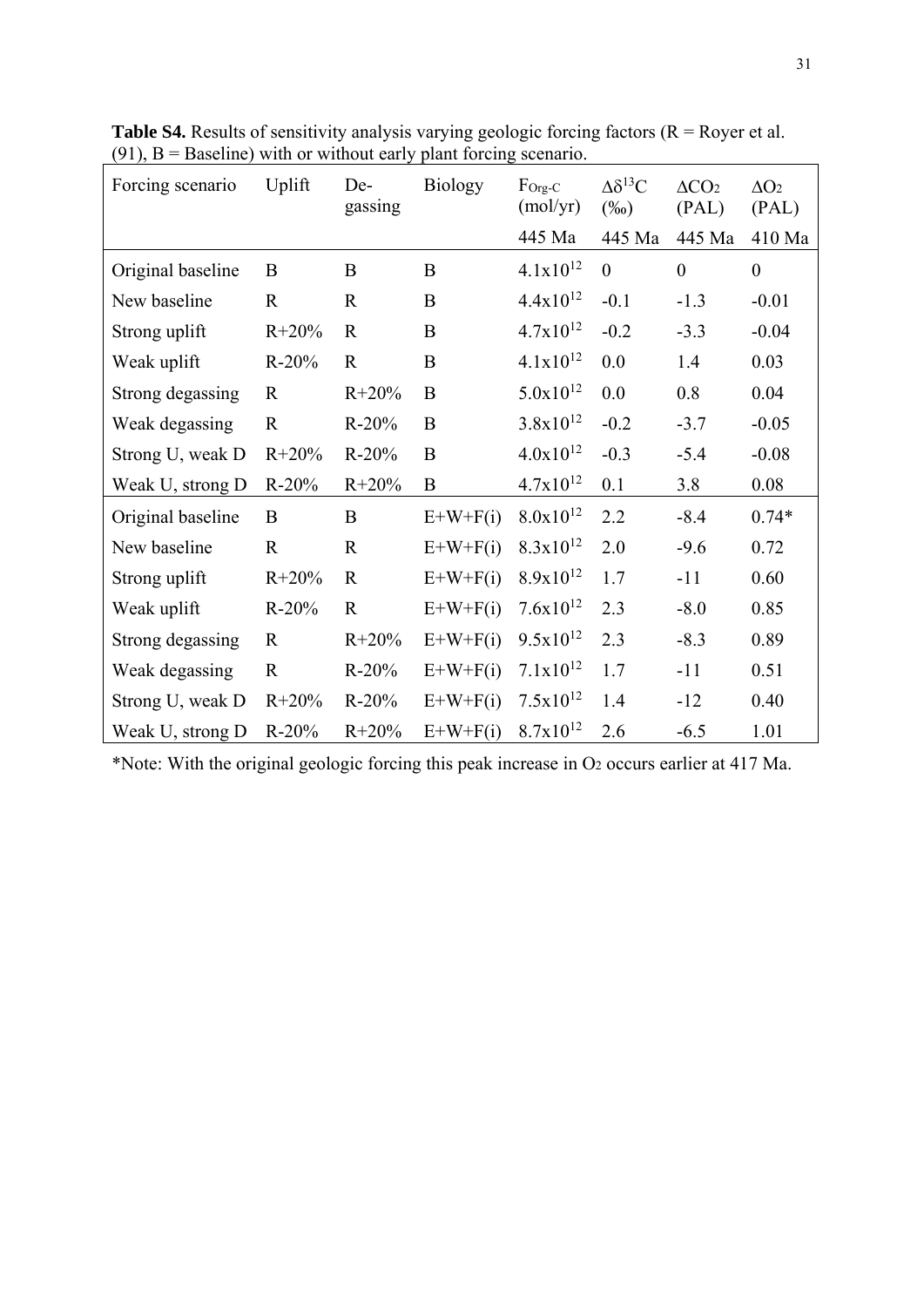| Feedback<br>structure  | <b>Biology</b><br>scenario | $\Gamma$ Org-C<br>(mol/yr) | $\Delta \delta^{13}C$<br>$(\%0)$ | $\Delta CO2$<br>(PAL) | $\Delta O_2$<br>(PAL) | O <sub>2</sub> |
|------------------------|----------------------------|----------------------------|----------------------------------|-----------------------|-----------------------|----------------|
|                        |                            | 445 Ma                     | 445 Ma                           | 445 Ma                | peak*                 | (PAL)          |
|                        |                            |                            |                                  |                       |                       | peak*          |
| Original baseline      | B (baseline)               | $4.1x10^{12}$              | 0(0.03)                          | 0(17.2)               | $\boldsymbol{0}$      | (0.23)         |
|                        | E                          | $5.1x10^{12}$              | 0.5                              | $-0.6$                | 0.11                  | 0.34           |
|                        | $E+CP$                     | $6.1x10^{12}$              | 1.1                              | $-1.5$                | 0.27                  | 0.50           |
|                        | $E+W$                      | $5.6x10^{12}$              | 0.7                              | $-7.5$                | 0.18                  | 0.41           |
|                        | $E+CP+W$                   | $6.5x10^{12}$              | 1.2                              | $-8.0$                | 0.35                  | 0.58           |
|                        | $E+W+F(i)$                 | $8.0x10^{12}$              | 2.2                              | $-8.4$                | 0.74                  | 0.97           |
|                        | $E+CP+W+F(ii)$             | $7.8x10^{12}$              | 2.1                              | $-8.5$                | 0.67                  | 0.90           |
|                        | $E+CP+W+F(iii)$            | $6.6x10^{12**}$            | $1.2**$                          | $-7.9**$              | $0.72***$             | $0.97***$      |
| $(C/P)_{org} = f(O_2)$ | B (baseline)               | $6.1x10^{12}$              | 0.7                              | 0.2                   | 0.31                  | 0.54           |
|                        | E                          | $6.6x10^{12}$              | 1.0                              | $-0.6$                | 0.38                  | 0.61           |
|                        | $E+CP$                     | $7.3x10^{12}$              | 1.5                              | $-1.2$                | 0.49                  | 0.72           |
|                        | $E+W$                      | $7.1x10^{12}$              | 1.2                              | $-7.2$                | 0.47                  | 0.70           |
|                        | $E+CP+W$                   | $7.7x10^{12}$              | 1.6                              | $-7.5$                | 0.57                  | 0.80           |
|                        | $E+W+F(i)$                 | $9.4x10^{12}$              | 2.9                              | $-7.9$                | 0.96                  | 1.19           |
|                        | $E+CP+W+F(ii)$             | $9.0x10^{12}$              | 2.5                              | $-7.9$                | 0.84                  | 1.07           |
|                        | $E+CP+W+F(iii)$            | $7.7x10^{12**}$            | $1.5**$                          | $-7.4**$              | $0.92***$             | $1.17***$      |

**Table S5.** Results of sensitivity analysis adding a range of biological forcing scenarios to a model with higher baseline  $O_2$  level due to additional negative feedback.

\*typically occurs during 430-415 Ma, \*\*this is just before a sharp peak in  $F_{Org-C}$  and  $\delta^{13}C$  and a sharp minimum in  $CO<sub>2</sub>$ , \*\*\*407 Ma peak when baseline  $O<sub>2</sub> = 0.25$  PAL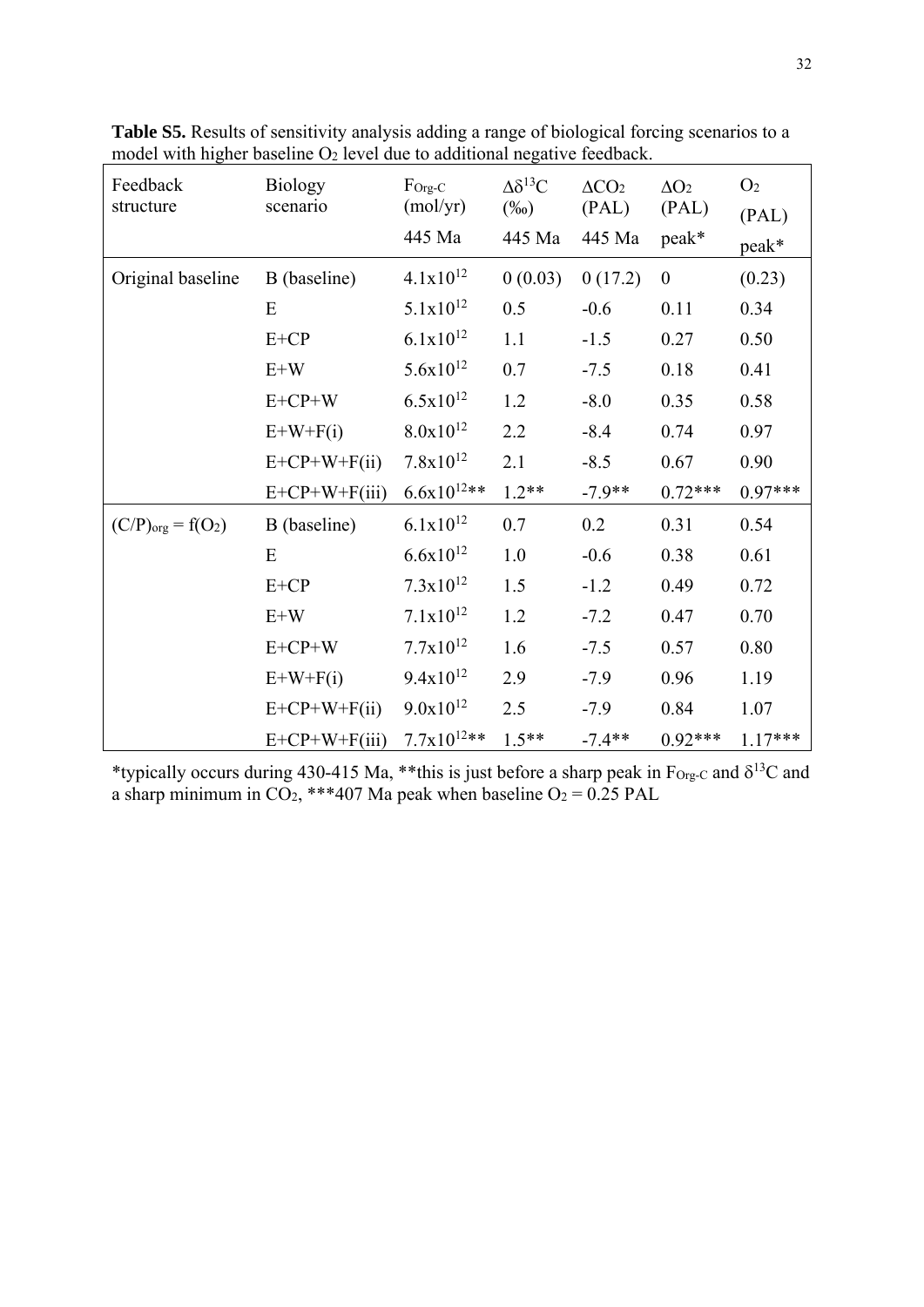**Fig. S1.** 

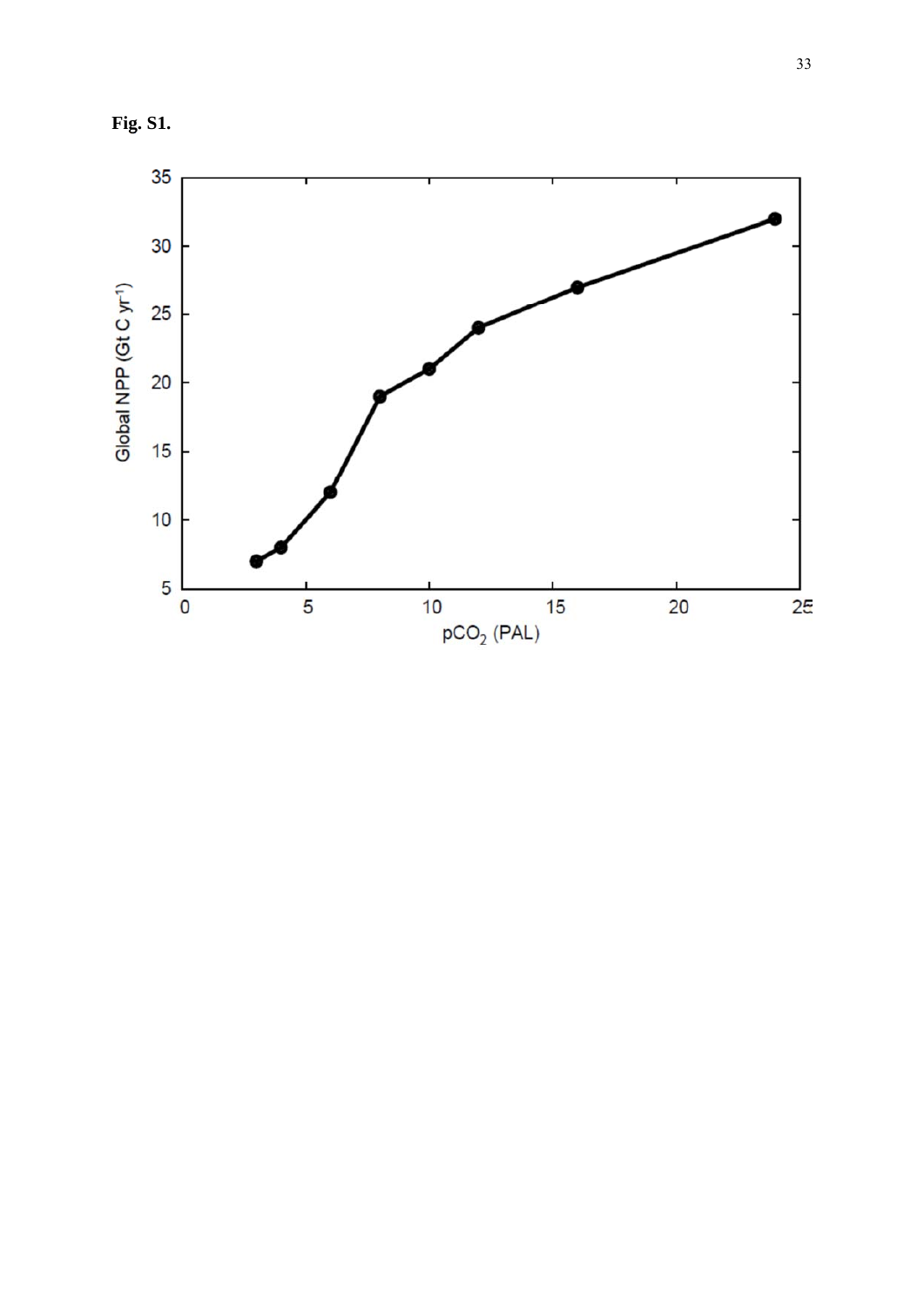**Fig. S2.** 

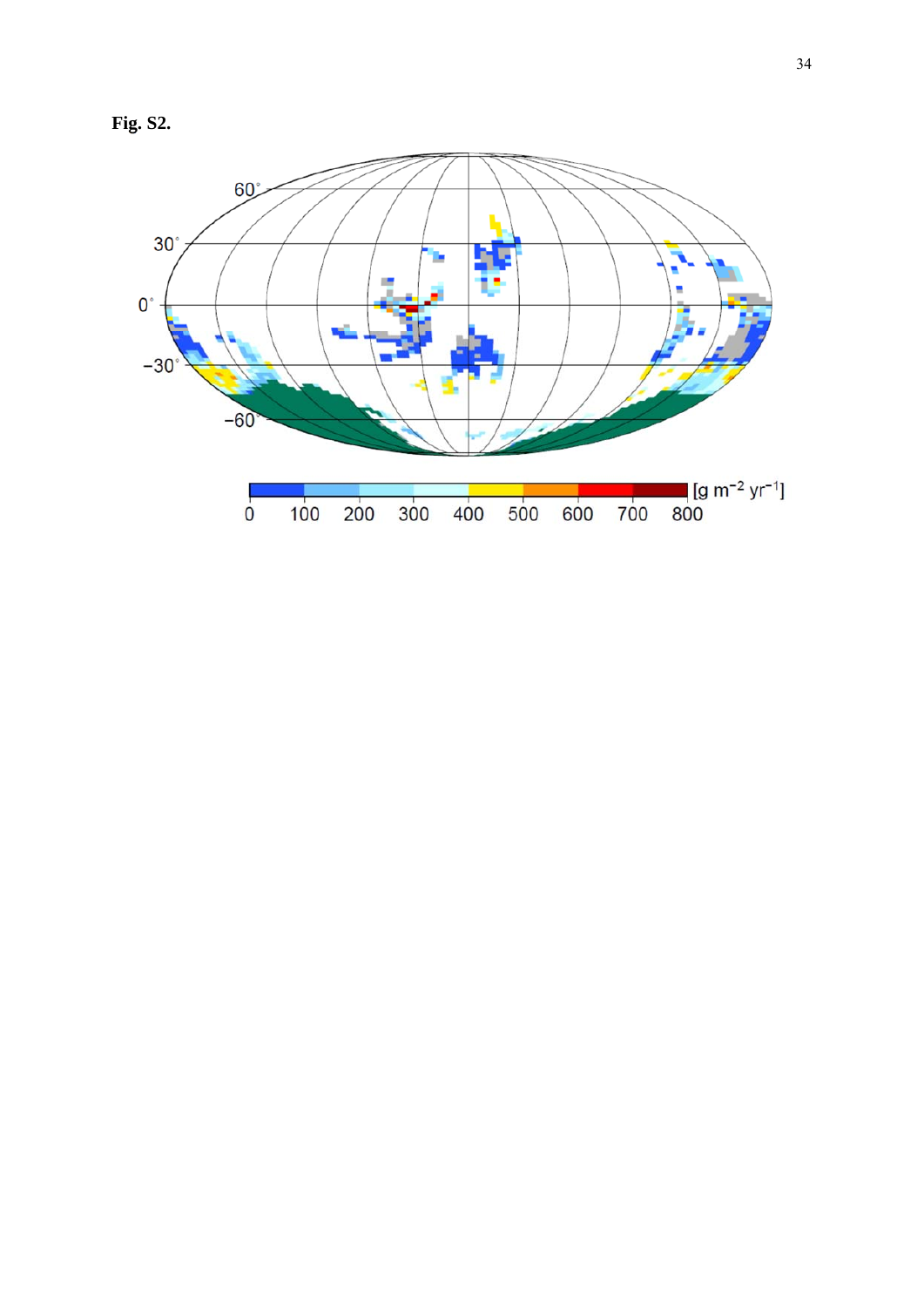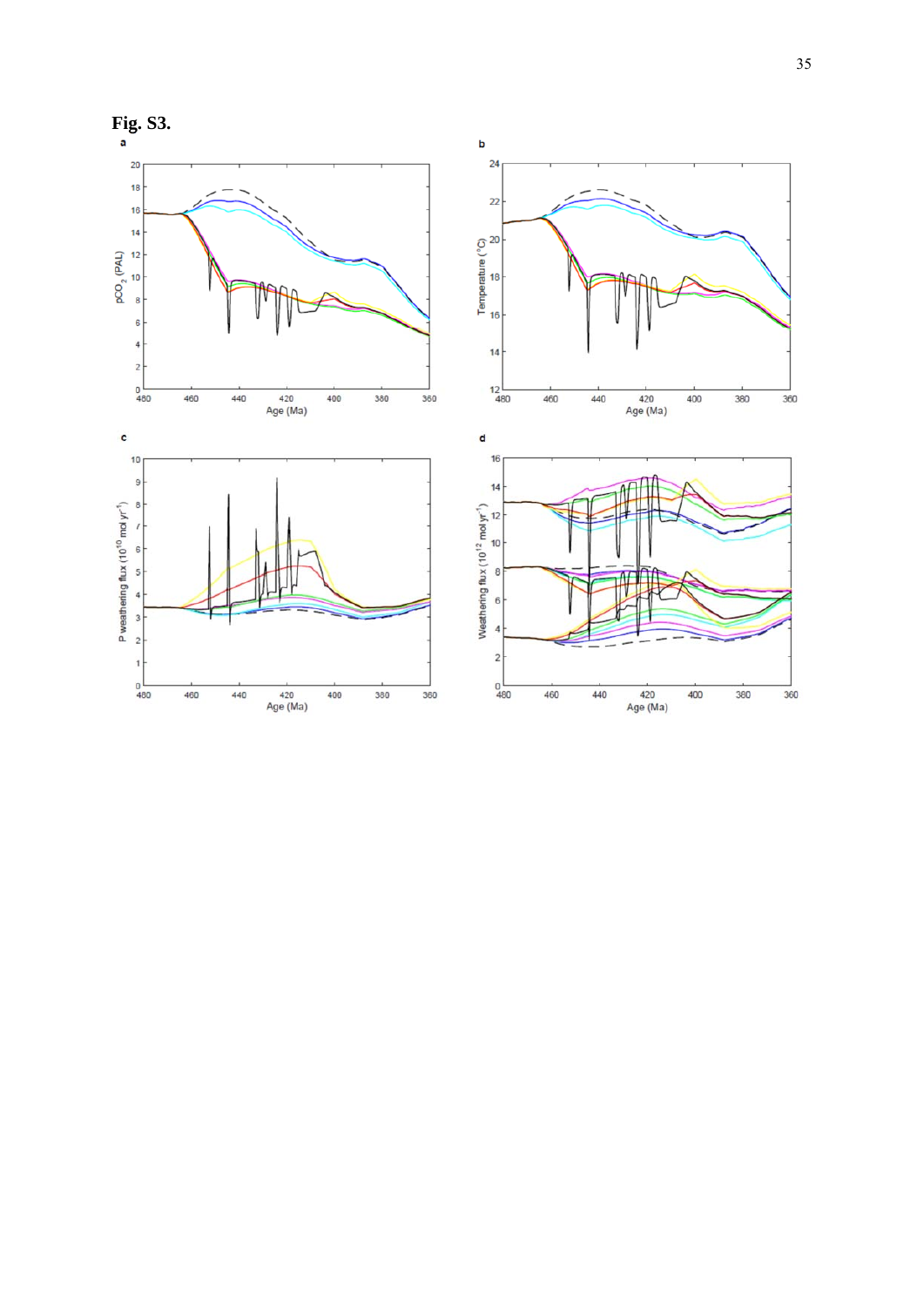